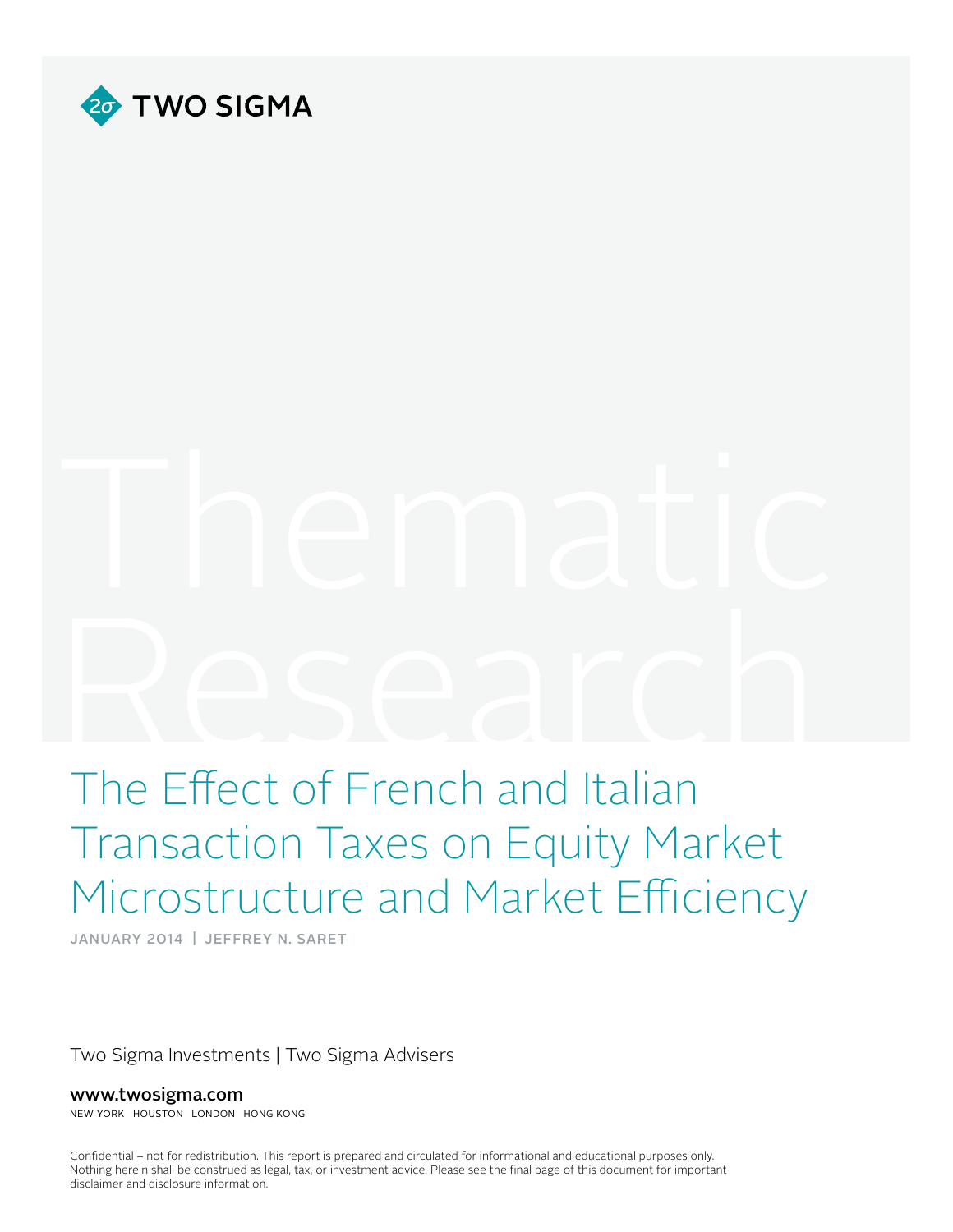ABSTRACT Transaction taxes distort free markets. With the increasing popularity of transaction taxes in France, Italy, and elsewhere in Europe, understanding how these distortions affect market microstructure as well as market efficiency is important for active managers who are not just trying to preserve alpha, but also trying to identify new patterns that may potentially be modeled and traded. Existing research on transaction taxes focuses on market microstructure, and this paper applies a difference-in-difference regression model to estimate the effect of the recently applied transaction taxes on the French and Italian equity markets. The results for market participants subject to the tax from these regressions—a 15–25 percent decrease in volume in France and a 4-8 percent decrease in Italy, a 20–70 basis point increase in bid/ask spreads as a percent of the open price in France and a 80–140 basis point increase in Italy, and no significant change in volatility in either country—may help investors forecast the likely changes in market microstructure if 11 European countries execute their plan to apply a common, cross-national transaction tax. In addition, this paper also considers a topic rarely found in the literature on transaction taxes—market efficiency. Specifically, this paper estimates the increase in the time lag for common (i.e., market-wide) information to affect individual equity prices. Results indicate that the lag increased by approximately 30 percent in France and by more than 150 percent in Italy.

Transaction taxes distort markets. The eponymous advocate of financial transaction or "Tobin taxes" described the goal of such taxes as limiting "speculative trading" (Tobin, 1978) by throwing "sand in the wheels of international finance" (Eichengreen, Tobin and Wyplosz, 1995).' Whether market "wheels" would improve social welfare more by turning less rapidly remains a subjective question better left within the purview of policy makers.<sup>2</sup>

For an active manager, speculative or otherwise, the more salient issues relate to the direct cost of trading securities as well as the indirect changes in market supply and demand curves. The direct costs are obvious. Transacting in any taxed security reduces the return on the investment by the amount of the tax plus any incremental cost needed to comply with the tax collection (e.g., accounting and legal services). Whether this cost is large or small depends on the parameters of the tax and the flexibility with which the manager can operate to express views on a given security. For example, the United Kingdom has maintained a transaction tax of 0.5 percent on equities since 1986,<sup>3</sup> but a liquid market in financial derivatives, particularly contracts for differences, allows many investors to acquire exposure to the underlying equities without incurring the tax (Matheson, 2011). Section I of this paper briefly discusses the state of financial transaction taxes globally, the parameters of the newly imposed transaction taxes in France and Italy, and the evolving form of the transaction taxes being developed elsewhere in Europe.

<sup>1</sup> Nobel laureate and economist James Tobin originally proposed a tax on foreign exchange transactions after the fall of the Bretton Woods accord in 1971, but many (e.g., Becchetti, Ferrari and Trenta, 2013) apply the term "Tobin tax" to all financial transaction taxes.

<sup>2</sup> For a useful review of the policy implications, see, for example, Hakkio (1994).

<sup>3</sup> The Stamp Duty tax rate has changed numerous times since its inception in 1694 (Matheson, 2011).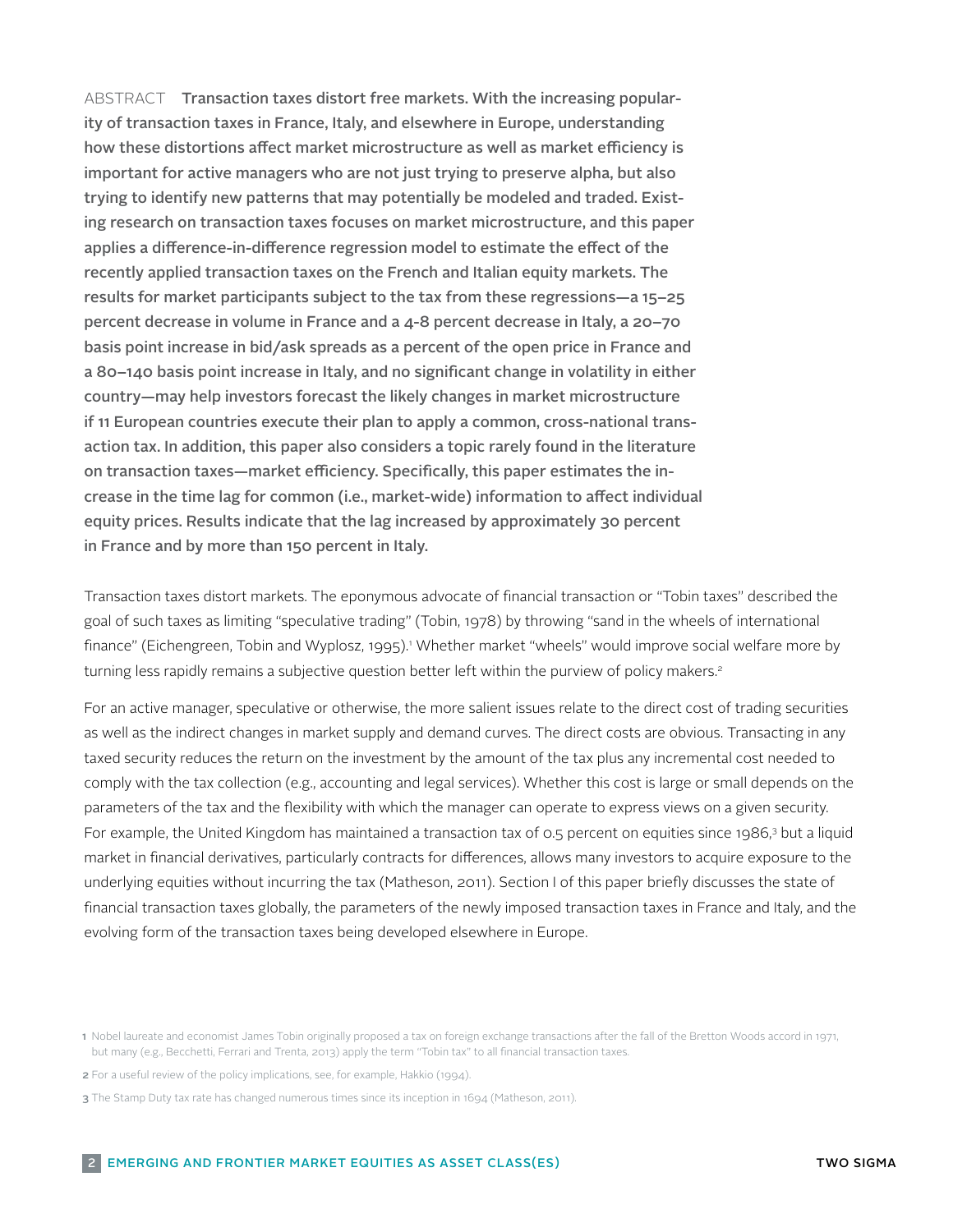Some of the indirect changes that arise from financial transaction taxes may also seem obvious, at least based on the extensive body of theoretical and empirical research on the subject.4 The literature tends to focus on market microstructure, particularly market volumes, bid/ask spreads, and price volatility. Not surprisingly, most of the research agrees that market volumes decline and bid/ask spreads increase, since the tax diminishes the marginal incentive for all market participants to turn the "sandy wheels" by engaging in a transaction. The effect of transaction taxes on price volatility remains a topic for debate, as articles in both the theoretical and empirical literature offer conflicting findings.<sup>5</sup> Section II of this paper examines each of these three elements of market microstructure in the context of the recently imposed transaction taxes in France and Italy. Fore-shadowing the results, market volumes in France fell by 15–25 percent and in Italy by 4–8 percent relative to the pre-tax period; bid/ask spreads as a percent of a security's open price increased by 20–70 basis points in France and by 80–140 basis points in Italy; and there was no meaningful change in intraday price volatility in either country.

The literature on transaction taxes has tended to ignore another indirect effect that often proves important to active managers—the rate at which markets assimilate new information. To the extent that the "sand in the wheels" delays the transmission of information, markets will operate with less efficiency and thereby create new patterns from which an active manager may potentially profit. Section III of this paper employs a test described by Mech (1993) and Hou and Moskowitz (2005) that measures the degree of friction in a financial market. Applying this measure in the context of changes in transaction taxes shows that the amount of friction – i.e., the delay that a security's price reflects market news – in equity markets increased relative to the pre-tax levels by 30 percent for the median-sized (by market cap) company subject to the tax in France and more than 150 percent in Italy. Like sand is wont to do, this friction also spilled over onto the wheels of smaller cap equities not subject to the tax. Small cap equities that were not directly affected by the transaction tax also saw a 10 (France) to 40 (Italy) percent increase in delay, which is consistent with the literature on equity prices and news (e.g., Lo and MacKinlay, 1990). The values are statistically significant.

Section IV of this paper outlines some of the implications for active managers and their investors. For example, this section puts in perspective the challenges and opportunities that transaction taxes create for active managers. Given the likely proliferation of transaction taxes in Europe and potentially elsewhere, many active managers and their investors will closely study the effect of transaction taxes on their portfolios' bottom lines.

4 See, for example, Matheson (2011) and Pomeranets (2012) for recent surveys of the transaction tax literature.

<sup>5</sup> Tobin (1978), Stiglitz (1989) and Summers and Summers (1989) suggest that volatility should theoretically decline due to transaction taxes discouraging "speculative" trading. Amihud and Mendelson (2003) suggest that transaction taxes also discourage informed trading, which tends to increase the dispersion between a security's market price and its fundamental value. The empirical literature, as summarized by Pomeranets (2012), finds that transaction taxes have increased volatility in some cases, decreased volatility in some cases, and had no effect in many cases.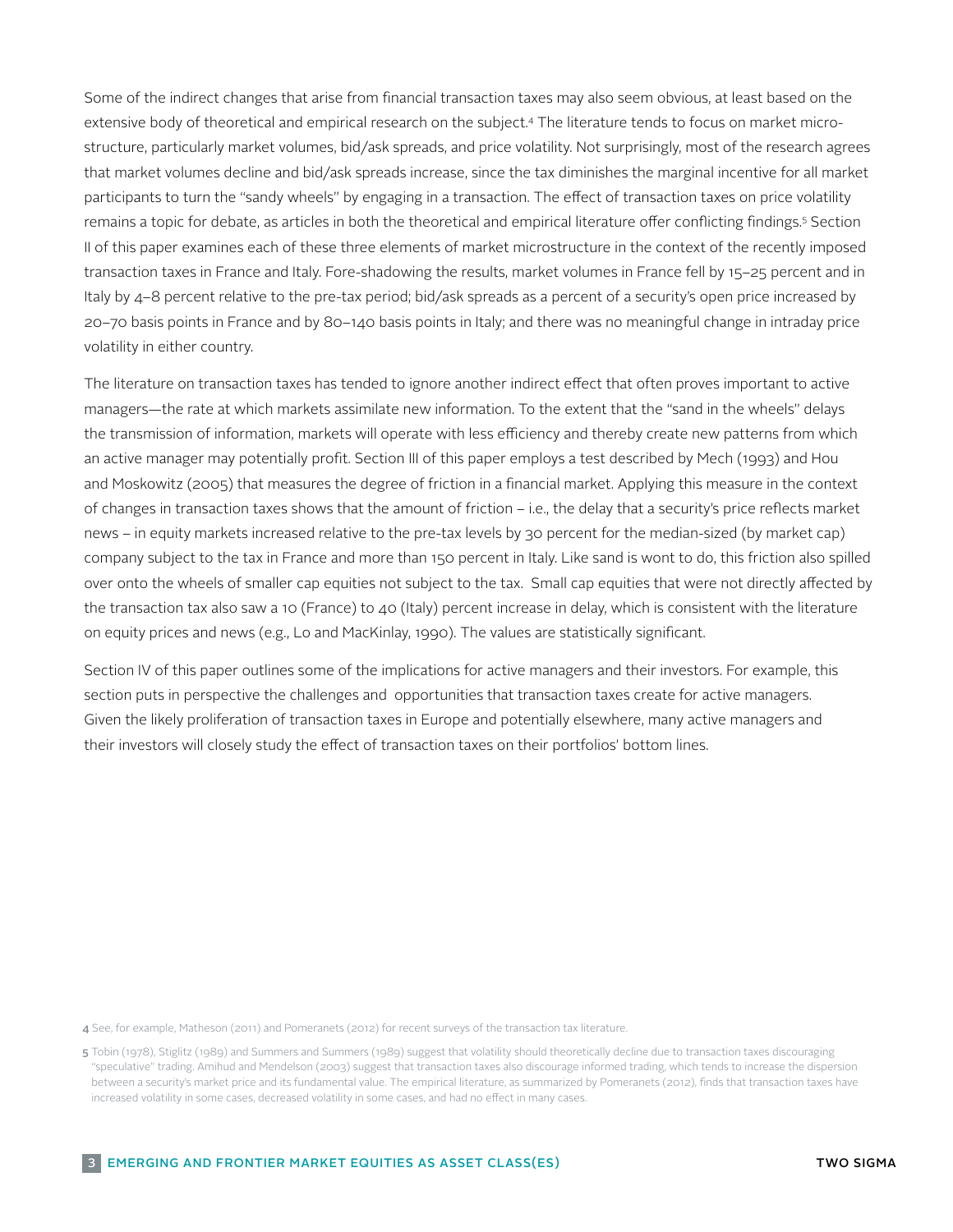# I. Trends in the regulatory environment and overview of the French and Italian Transaction Taxes

The topic of transaction taxes reappears like the periodical cicada. It lingers quietly below the surface for years but inevitably burrows its way above ground to make significant noise. After the global financial crisis that began in Asia in 1997, macroeconomic historian Barry Eichengreen wrote, "Each episode of turbulence in international financial markets prompts calls for taxing foreign-exchange transactions" (Eichengreen, 1999, pg. 88). The same might also be said for transaction taxes on other securities.

Whether the latest buzz of financial transaction taxes will also fade away, like the periodical cicada and the many previous spikes in interest in financial transaction taxes, remains to be seen. However, a very brief overview of the state of transaction taxes in the current financial environment may help paint a background picture for those trying to assess the likelihood of policymakers applying significant transaction taxes in the future. Table I summarizes the current state for select markets. The appendix offers a more complete list.

| Country              | <b>Equities</b>                                                                                                                                                                                                                           |
|----------------------|-------------------------------------------------------------------------------------------------------------------------------------------------------------------------------------------------------------------------------------------|
| Australia            |                                                                                                                                                                                                                                           |
| China                | 0.1% of principal paid by seller                                                                                                                                                                                                          |
| European Union       | 0.1% for sellers and buyers planned for 11 countries (Germany, France, Italy, Spain,<br>Belgium, Austria, Greece, Portugal, Slovakia, Slovenia, and Estonia). Details and<br>implementation to be determined. Potentially a cascading tax |
| France               | Tax of 0.20% for buyer (exceptions for equities with less than $\epsilon$ 1.0B market cap,<br>market makers, and positions held less than 1 day)                                                                                          |
| Hong Kong            | 0.10% for both buyers and sellers. Transaction levy of 0.03% also charged to<br>both sides by Securities and Futures Commission (SFC)                                                                                                     |
| Italy                | 0.12% for on-market transactions and 0.22% for OTC (exceptions for equities with<br>less than eo.5B market cap) paid by buyer                                                                                                             |
| Japan                |                                                                                                                                                                                                                                           |
| South Korea          | 0.3% on value of shares in corporations or partnerships listed on KOSDAQ paid by<br>seller. Shares on KOSPI subject to 0.15% on value plus additional 0.15% special<br>agricultural tax (total of 0.3%)                                   |
| Switzerland          | 0.075% for both buyers and sellers                                                                                                                                                                                                        |
| United Kingdom       | Stamp duty of 0.5% on secondary sales of shares and trust holding shares by buyer                                                                                                                                                         |
| <b>United States</b> | Regulator fees of approximately 0.002%                                                                                                                                                                                                    |

### Table I Status of equity transaction taxes in select markets (more complete list in the appendix)

Source: Pomeranets (2012), Matheson (2011), and author's analysis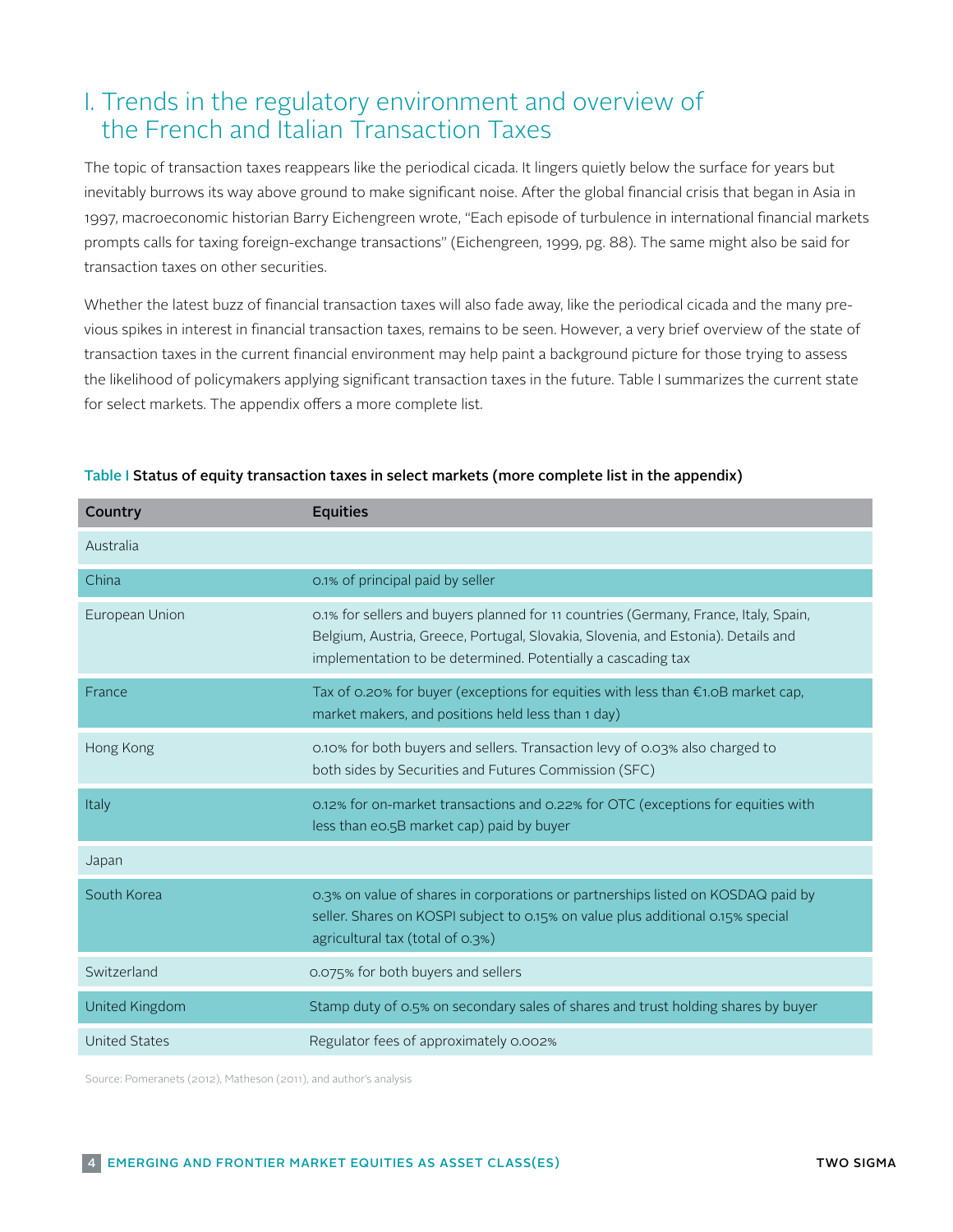### A. Summary of transaction taxes in global equity markets

In the U.S., home to the world's largest equity market, the regulatory body that manages the exchanges (SEC) has imposed transaction taxes continuously since, at least, the *Securities Exchange Act of 1934*. 6 The state of New York has also imposed financial transaction taxes at various levels and at various times starting from 1905, but the state phased out the tax in 1981 (Pomeranets and Weaver, 2011). At the federal level, there have been many proposals to raise the tax above its current value of approximately 0.002 percent on equities.7 Both Presidents George H.W. Bush (from 1991-1993) and Bill Clinton (in 1994), perhaps in response to the 1991 economic recession and subsequent budget tightening, submitted budget proposals to Congress asking for new federal transaction taxes ranging from \$0.11-\$0.15.8 More recently, the *Wall Street Trading and Speculators Tax Act*, first introduced in 2011 but subsequently reintroduced in 2012 and 2013 (bills S. 410 in the Senate and H.R. 880 in the House of Representatives), proposes a 0.03 percent tax on equity, bond, and derivatives trades. The *Inclusive Prosperity Tax* of 2013 (bill H.R. 1579) would impose a 0.5 percent tax on equity trades, 0.1 percent on bond trades, and 0.005 percent on derivatives and currency trades.

In Asia, Japan offers the largest equity market but does not currently impose transaction taxes. In contrast, the equity markets in the higher growth countries of China and South Korea both apply taxes between 0.1 and 0.5 percent. Despite the "sand in the wheels" effect, the World Bank reports that the aggregate market capitalization in the taxed markets in Asia grew 5.2 times faster than in the U.S. (1.8 times faster than Japan) between 2007 and 2012 and more than 2.3 times faster than the U.S. (22.0 times faster than Japan) since 1991.9 It seems that even if transaction taxes slow the wheels of finance, economic growth offers a stronger, countervailing force.

The state of transaction taxes in Europe is more complex, and it is evolving more rapidly, than in the U.S. or Asia. The European Union released a proposal on February 14, 2013 to tax equity and bond transactions at 0.1 percent and derivatives at 0.01 percent of the notional value. The tax apply at every "material modification" in the transaction chain, thereby creating a "cascade effect" that substantially raises the effective tax rate (PricewaterhouseCoopers, 2013). The tax would apply in the 11 countries that elected to impose the tax: Germany, France, Italy, Spain, Belgium, Austria, Greece, Portugal, Slovakia, Slovenia, and Estonia. Individually, two of these countries—France (as of August 1, 2012) and Italy (as of March 1, 2013)—already apply transaction taxes on their domestic exchanges. At the time, the United Kingdom (among others) opted not to participate in the tax, although it already imposes a 0.5 percent "stamp duty reserve tax" on U.K. incorporated companies whose equities trade on domestic exchanges. More recent reports suggest that disagreements among policy makers across the 11 countries may (at least initially) limit the tax just to equities.<sup>10</sup> Legal objections by other EU countries, particularly the U.K., may also hinder implementation (PricewaterhouseCoopers, 2013).

8 Some versions of the proposals restricted the tax to options and futures.

<sup>6</sup> See Matheson (2011) and the SEC's website (http://www.sec.gov/answers/sec31.htm) for more details.

<sup>7</sup> The SEC varies the fee over time based on the expected volume of transactions (http://www.sec.gov/news/press/ 2013/2013-74.htm).

<sup>9</sup> 1991 is the first year that data is available from the World Bank (http://data.worldbank.org/indicator/CM.MKT. LCAP.CD/countries?display=default.).

<sup>10</sup> See, for example, the Wall Street Journal 's article "EU's Trading Tax Takes Slow Road" accessed on May 30, 2013 from http://online.wsj.com/article/SB100014 24127887324412604578515200971166358.html.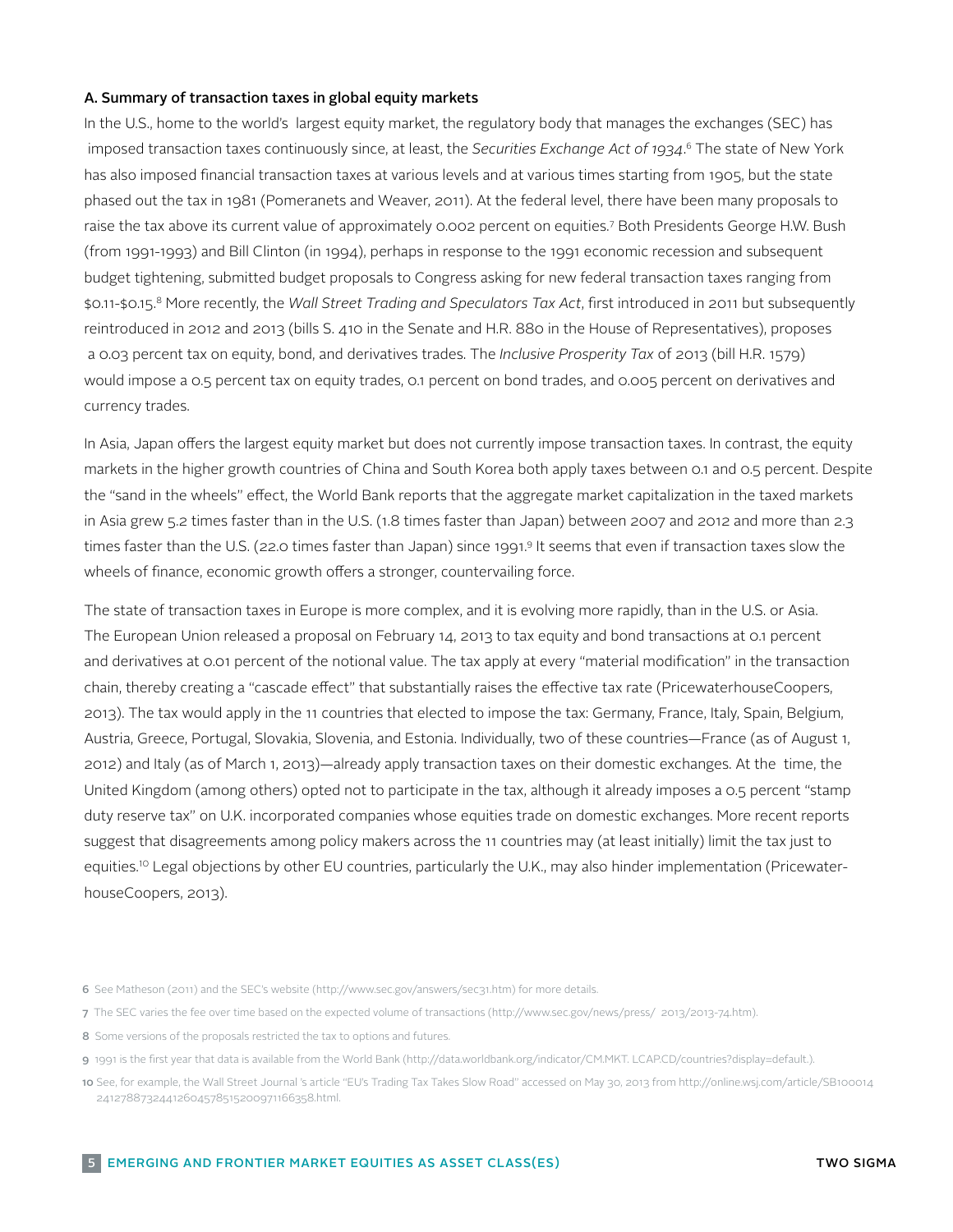Due to their relative newness and the likely similarities to a broader European Union tax, the remainder of this paper focuses on the recent experiences in France and Italy. The empirical analyses consider changes to the French and Italian equity markets both in isolation and in comparison to equity markets more globally.

### B. Overview of French and Italian equity transaction taxes

The French government imposed a 0.2 percent tax on purchases of shares in any publicly traded company headquartered in France with a market capitalization greater than e1 billion beginning on August 1, 2012.11 The French tax allows for several exemptions, including market makers' transactions and positions opened and closed in the same day. Similar to the approach that many institutional investors have adopted in the U.K. (Matheson, 2011), initial reports on the French transaction tax suggested that some institutional investors substituted away from equity shares transactions in favor of derivatives (e.g., contracts for differences) to minimize their tax bill, al-though the French government warned against trading in synthetic instruments to circumvent the tax.<sup>12</sup>

The set of taxed companies in France varies by year. The €1 billion threshold was applied as of August 1, 2012. At the time, 109 companies were subject to the tax (Becchetti et al., 2013). The law that established the tax empowers the French government to reapply its €1 billion threshold annually. When reassessed on January 1, 2013, seven additional companies were added to the list while one was removed.13 Table II provides summary statistics (based on Bloomberg data) across all trading days on all companies listed on the Paris exchange from January 1, 2012 to August 31, 2013.<sup>14</sup>

Beginning on March 1, 2013, the Italian government imposed a 0.12 percent tax on purchases of shares traded on regulated exchanges and multilateral trading facilities issued by Italian companies domiciled in Italy with a market capitalization greater than €0.5 billion. The new law subjected shares traded off-exchange to a 0.22 percent tax. Barring any further changes, both rates are set to drop two basis points (to 0.1 and 0.2 percent, respectively) in 2014. Similar to France, the Italian law created exemptions for market makers. However, those exemptions were much more limited in scope.<sup>15</sup> As a result, Italian market makers had less flexibility than their French counterparts to offer exposure to individual equity risks through non-equity instruments like swaps. Italy also imposed a separate tax of 0.02 percent on transactions that are amended or cancelled within one half of a second, or if the ratio between the cancelled or amended orders and the completed ones is greater than 60 percent per single instrument. This latter tax targets high frequency traders. Table III provides summary statistics across all trading days on all companies listed on the Borsa Italiana exchange from January 1, 2012 to August 31, 2013.

In France and Italy, as in most other equity markets, liquidity tends to be higher for equities with larger market capitalizations. As reported in Table II and Table III, the companies subject to the tax (i.e., French companies with a market cap greater than e1 billion as of August 1, 2012 and Italian companies with a market cap greater than e0.5 billion as of March

<sup>11</sup> The French law included provisions supposedly aimed to discourage high frequency trading, though Haferkorn and Zimmermann (2013) suggests that the effectiveness of those provisions are (at best) limited.

<sup>12</sup> See, for example, a Nov. 15 article in Bloomberg entitled "Speculators Find Loopholes in French Trans- action Tax" (http://www.bloomberg.com/news/ 2012-11-14/french-transaction-tax-misses-mark-as-speculators-find- loopholes.html)

<sup>13</sup> See http://www.boursedirect.fr/pdf/Societes TTF.pdf

<sup>14</sup> For the sake of simplicity, ADRs have been excluded from the data. The issues of who pays taxes on ADRs and who collects those taxes would unnecessarily complicate the analysis.

<sup>15</sup> For details, see http://www.consob.it/mainen/documenti/english/resolutions/res18494.htm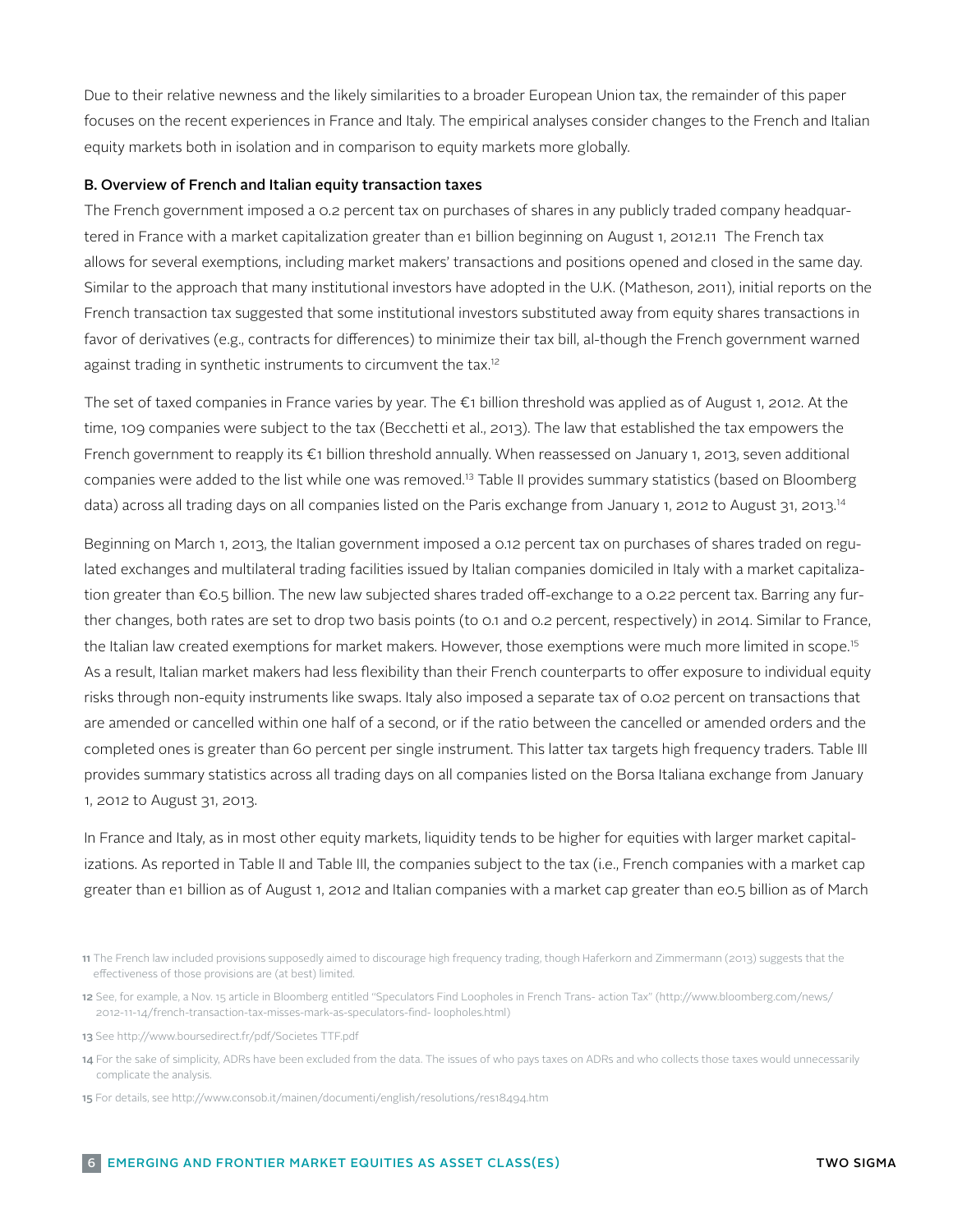# Table II: Summary Statistics – French Equities Table II Summary Statistics — French Equities

|                                                              |                       | All Companies <sup>1</sup> | Taxed Companies <sup>ii</sup><br>(Market Cap $\geq \epsilon$ 1B) | Untaxed Companies <sup>ii</sup><br>(Market Cap $\lt \epsilon$ 1B) |
|--------------------------------------------------------------|-----------------------|----------------------------|------------------------------------------------------------------|-------------------------------------------------------------------|
| Market Cap                                                   | Obs                   | 216,917                    | 45,804                                                           | 171,113                                                           |
| Millions $\in$                                               | Mean                  | 2,398.107                  | 10,826.139                                                       | 142.068                                                           |
|                                                              | Median                | 101.450                    | 4555.900                                                         | 56.520                                                            |
|                                                              | Std. Dev              | 8,728.834                  | 16,451.427                                                       | 192.975                                                           |
|                                                              | Min                   | 0.030                      | 469.130                                                          | 0.030                                                             |
|                                                              | Max                   | 115,056.650                | 115,056.650                                                      | 1275.700                                                          |
| <b>Transactions Volume</b>                                   | Obs                   | 216,917                    | 45,804                                                           | 171,113                                                           |
| Daily number of shares                                       | Mean                  | 342.902                    | 1,455.152                                                        | 45.172                                                            |
| traded in thousands                                          | Median                | 3.299                      | 260.749                                                          | 1.535                                                             |
|                                                              | Std. Dev              | 2,170.865                  | 4,508.376                                                        | 337.161                                                           |
|                                                              | Min                   | 0.001                      | 0.001                                                            | 0.001                                                             |
|                                                              | Max                   | 169,008.085                | 169,008.085                                                      | 38,896.768                                                        |
| Bid/Ask Spreadiii                                            | Obs                   | 205,039                    | 45,414                                                           | 159,625                                                           |
| % of open price                                              | Mean                  | 1.381                      | 0.270                                                            | 1.697                                                             |
|                                                              | Median                | 0.784                      | 0.126                                                            | 1.113                                                             |
|                                                              | Std. Dev              | 1.541                      | 0.488                                                            | 1.591                                                             |
|                                                              | Min                   | 0.038                      | 0.038                                                            | 0.038                                                             |
|                                                              | Max                   | 5.650                      | $5.650\,$                                                        | 5.650                                                             |
| <b>Intraday Volatility</b>                                   | Obs                   | 212,698                    | 45,738                                                           | 166,960                                                           |
| High-Low<br>Open Price                                       | Mean                  | 0.023                      | 0.023                                                            | 0.023                                                             |
|                                                              | Median                | 0.016                      | 0.020                                                            | 0.014                                                             |
|                                                              | Std. Dev              | 0.030                      | 0.014                                                            | 0.034                                                             |
|                                                              | Min                   | 0.000                      | 0.000                                                            | 0.000                                                             |
|                                                              | Max                   | 1.000                      | 0.224                                                            | 1.000                                                             |
| Daily Return                                                 | Obs                   | 216,917                    | 45,804                                                           | 171,113                                                           |
| $ln(\frac{\text{Close Price}}{\text{Previous Close Price}})$ | $\operatorname{Mean}$ | 0.000                      | 0.001                                                            | 0.000                                                             |
|                                                              | Median                | 0.000                      | 0.000                                                            | 0.000                                                             |
|                                                              | Std. Dev              | 0.032                      | 0.020                                                            | 0.035                                                             |
|                                                              | Min                   | $-1.392$                   | $-1.392$                                                         | $-1.386$                                                          |
|                                                              | Max                   | 1.920                      | 0.202                                                            | 1.920                                                             |
| Number of Companies <sup>ii</sup>                            | Count                 | 554                        | 109                                                              | 445                                                               |

### <sup>i</sup> Data from Bloomberg covers all common stocks traded on the Euronext Paris exchange (from January 1, NOTES:

2012 i Data from Pleemberg covers all cor i Data from Bloomberg covers all common stocks traded on the Borsa Italiana exchange (from January 1, 2012 until August 31,<br>במסכ 2013).

ii Number of companies and market cap cuto used for last two columns as of March 1, 2013. Italian transaction tax applied to all companies with a (Market Cap e0.5B) on March 1, 2013.

iii The number of daily observations for the bid/ask spread is lower than that for transaction volumes due to missing values in the dataset from Bloomberg due to obvious data inaccuracies (e.g., a value for the bid exceeding the value of the ask). Even after removing negative bid/ask spreads, the data still contained unreasonable values for the bid/ask spread (e.g. 400+ percent). As a result, the data is winsorized to the 5% and 95% levels. Section III addresses this in more detail.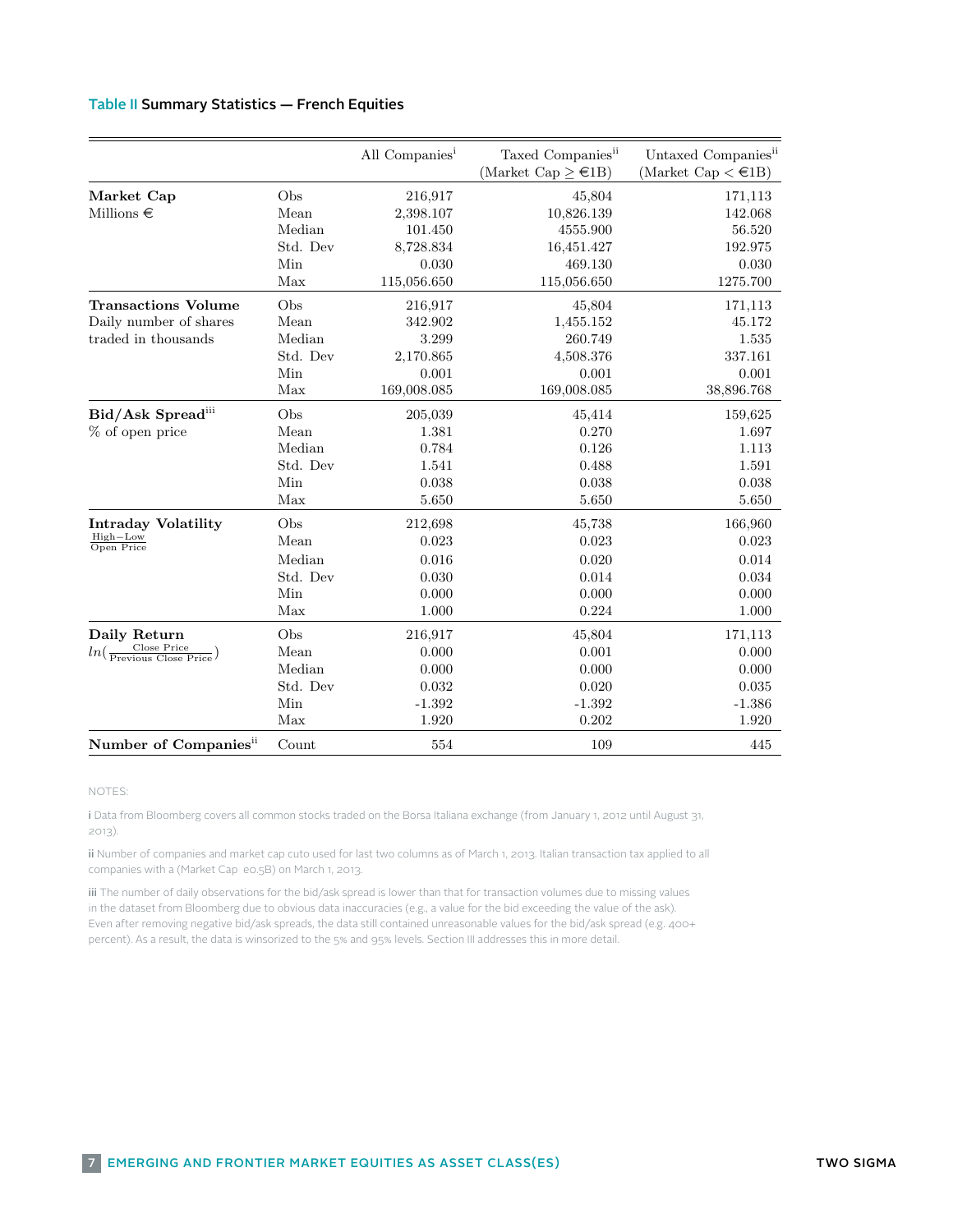### Table II: Summary Statistics – Italian Equities – Italian Equities – Italian Equities – Italian Equities – Italian Equities – Italian Equities – Italian Equities – Italian Equities – Italian Equities – Italian Equities – I Table III Summary Statistics — Italian Equities

|                                                              |          | All Companies <sup>1</sup> | Taxed Companies <sup>ii</sup>      | Untaxed Companies <sup>ii</sup> |
|--------------------------------------------------------------|----------|----------------------------|------------------------------------|---------------------------------|
|                                                              |          |                            | (Market Cap $\geq \epsilon 0.5B$ ) | (Market Cap $\lt \in 0.5B$ )    |
| Market Cap                                                   | Obs      | 106,760                    | 31,923                             | 74,837                          |
| Millions $\in$                                               | Mean     | 1,405.973                  | 4,446.121                          | 109.146                         |
|                                                              | Median   | 105.455                    | 1,463.970                          | 54.560                          |
|                                                              | Std. Dev | 5,232.885                  | 8,846.185                          | 243.267                         |
|                                                              | Min      | 0.170                      | 38.030                             | 0.170                           |
|                                                              | Max      | 74,780.050                 | 74,780.050                         | 4,694.480                       |
| <b>Transactions Volume</b>                                   | Obs      | 106,760                    | 31,923                             | 74,837                          |
| Daily number of shares                                       | Mean     | 4,731.827                  | 11,622.752                         | 1,792.385                       |
| traded in thousands                                          | Median   | 65.8035                    | 895.192                            | 21.503                          |
|                                                              | Std. Dev | 38,798.677                 | 39,330.752                         | 38,193.310                      |
|                                                              | Min      | 0.000                      | 0.000                              | 0.000                           |
|                                                              | Max      | 4,291,759.032              | 1,449,208.851                      | 4,291,759.032                   |
| Bid/Ask Spreadiii                                            | Obs      | 105,290                    | 31,912                             | 73,378                          |
| % of open price                                              | Mean     | 2.003                      | 0.848                              | 2.505                           |
|                                                              | Median   | 1.289                      | 0.249                              | 1.862                           |
|                                                              | Std. Dev | 2.085                      | 1.324                              | $2.154\,$                       |
|                                                              | Min      | 0.063                      | 0.063                              | 0.063                           |
|                                                              | Max      | 7.728                      | 7.728                              | 7.728                           |
| <b>Intraday Volatility</b>                                   | Obs      | 106,744                    | 31,923                             | 74,821                          |
| $High-Low$<br>Open Price                                     | Mean     | 0.034                      | 0.033                              | 0.035                           |
|                                                              | Median   | 0.029                      | 0.028                              | 0.029                           |
|                                                              | Std. Dev | 0.028                      | 0.022                              | 0.031                           |
|                                                              | Min      | 0.000                      | 0.000                              | 0.000                           |
|                                                              | Max      | 0.844                      | 0.844                              | 0.667                           |
| Daily Return                                                 | Obs      | 106,760                    | 31,923                             | 74,837                          |
| $ln(\frac{\text{Close Price}}{\text{Previous Close Price}})$ | Mean     | 0.000                      | 0.001                              | $-0.000$                        |
|                                                              | Median   | 0.000                      | 0.000                              | 0.000                           |
|                                                              | Std. Dev | 0.046                      | 0.049                              | 0.044                           |
|                                                              | Min      | $-2.871$                   | $-2.871$                           | $-2.170$                        |
|                                                              | Max      | 4.605                      | 4.588                              | 4.605                           |
| Number of Companies <sup>ii</sup>                            | Count    | 254                        | 77                                 | 177                             |

### i Data from Bloomberg covers all common stocks traded on the Borsa Italiana exchange (from January 1, 2012) is<br>Italiana exchange (from January 1, 2012) is a stock stock of the Borsa Italiana exchange (from January 1, 2012 NOTES:

- until August 31, 2013).<br>2013: Carl Britain and Carl Britain and Carl Britain and an anti-series and an anti-series and an anti-series ii Number of companies and market cap cutoff used for last two columns as of March 1, 2013. Italian transaction i Data from Bloomberg covers all common stocks traded on the Borsa Italiana exchange (from January 1, 2012 until August 31, 2013).
- دودی.<br>ii Number of companies and market cap cuto used for last two columns as of March 1, 2013. Italian transaction tax applied to all companies with a (Market Cap €0.5B) on March 1, 2013.
- iii The number of daily observations for the bid/ask spread is lower than that for transaction volumes due to missing values in the dataset from Bloomberg due to obvious data inaccuracies (e.g., a value for the bid exceeding the value of the ask). Even after removing negative bid/ask spreads, the data still contained unreasonable values for the bid/ask spread (e.g. 400+ percent). As a result, the data is winsorized to the 5% and 95% levels. Section III addresses this in more detail.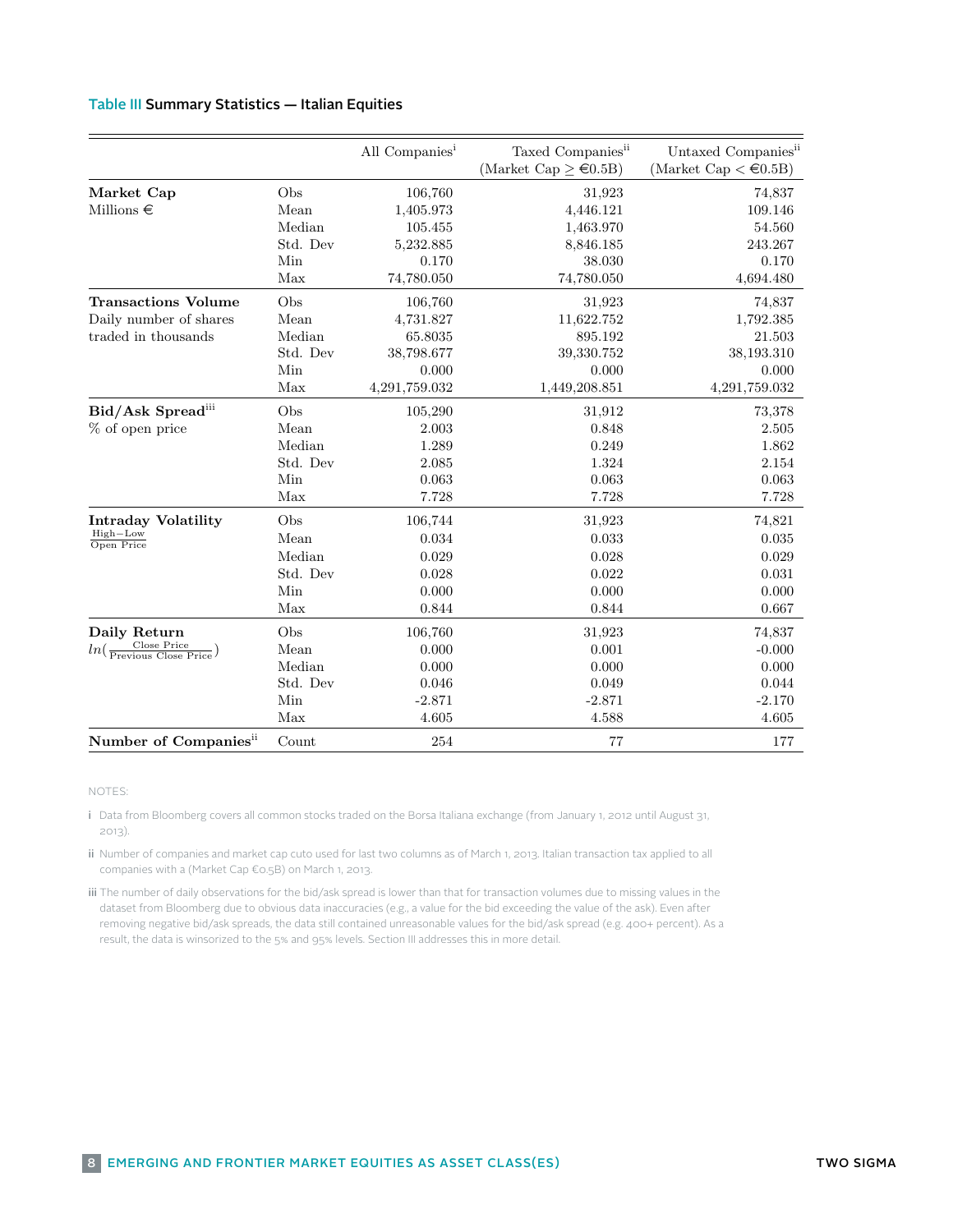1, 2013) had mean daily transaction volumes more than thirty times greater than the volumes for untaxed French equities and more than six times greater than Italian untaxed equities, respectively. The difference between France and Italy may be explained, in part, by the differences in the market cap threshold for taxation in the respective countries (€1B versus €0.5B). Consistent with the notion that shares in larger cap equities trade with greater liquidity, the mean bid/ask spread divided by the opening price for taxed equities was only 12.3 percent the level of untaxed equities in France and 30.7 percent the level in Italy.<sup>16</sup> Intraday volatility, as measured by the difference between the daily high and low price divided by the daily open price, showed no economically meaningful difference between taxed and untaxed equities.

The unweighted daily average return for the all companies over this period was slightly positive in both countries (less than one basis point per day). Companies with a market cap greater than the tax threshold enjoyed greater mean daily returns. To put the return data in context, the MSCI France Index (MXFR), a free float equity cap index for all companies listed in France, gained 25.1 percent between January 1, 2012 and August 31, 2013. The MSCI Italy Index (MXIT) gained 5.8 percent over the same period.

<sup>16</sup> The number of daily observations for the bid/ask spread is lower than that for transaction volumes due to missing values in the dataset from Bloomberg as well as the removal of some data points due to obvious reporting inaccuracies (e.g., a value for the bid exceeding the value of the ask). The following section discusses this data issue in greater detail.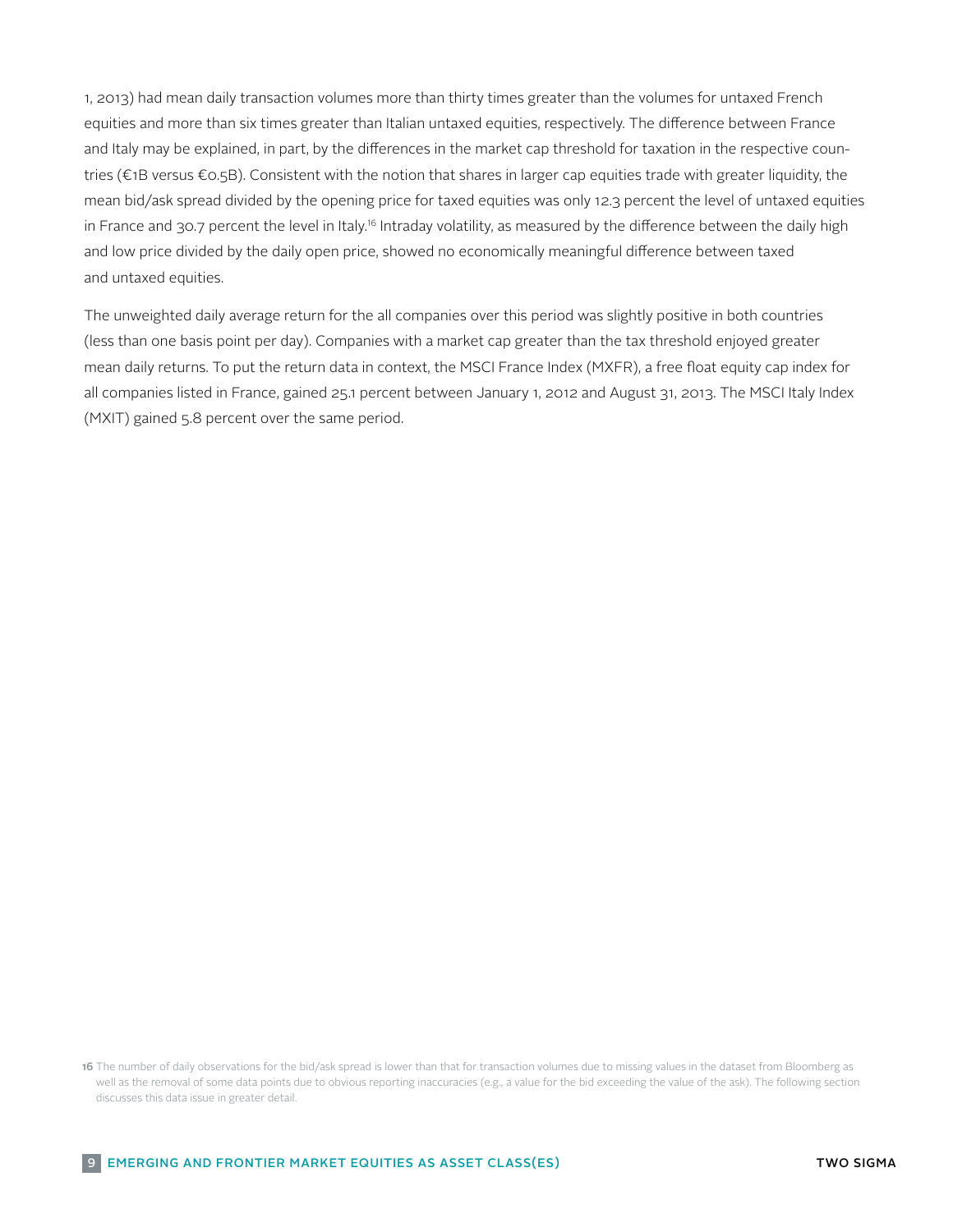## II. Effect of transaction tax on the French and Italian market microstructures

To test for the causal effect of the transaction tax on French and Italian equities, a simple regression model would fail due to the omission of time-varying explanatory variables. The "August effect" in France offers one such example. Equity volumes in France may have fallen after the tax was imposed on August 1, 2012 due to the imposition of the transaction tax or due to the beginning of the traditional summer holiday that left the equity exchanges short on market participants.

As a control for this "August effect" and other omitted, and potentially unobservable, time varying factors, this paper employs a difference-in-differences econometric model similar to Becchetti et al. (2013).<sup>17</sup> To understand the logic behind this approach, consider again the example of French equity volumes. The difference in volumes for companies with a market cap greater than €1 billion before and after August 1, 2012 can be compared to the difference in volumes for companies with a market cap less than €1 billion before and after the same date. The difference in these two differences then measures the causal effect of the transaction tax assuming that any omitted factor (e.g., summer holidays) had similar proportional influences on companies independent of those companies' market capitalizations. 18

The difference-in-differences model is applied over varying time periods. A longer time frame tends to smooth out factors that may be short-term in nature (e.g., the one month summer holiday period) and that may temporarily and differentially affect one group of companies. A shorter time frame focuses the analysis more on the immediate effect of the tax, but the smaller sample size makes the estimates less robust to omitted, idiosyncratic factors that are transitory in nature but that influence the dependent variable. One such idiosyncratic factor would be a flight to quality (e.g., risk on/risk off behavior). For example, the Italian election on February 25, 2013 yielded an uncertain outcome that affected confidence in Italian financial markets.19 To the extent this affected the market microstructure, or affected the market microstructure for larger cap equities differently than smaller cap equities, the shorter-duration difference-in-differences model may introduce more bias into the results than a longer-duration model.

Equation 1 defines the difference-in-differences econometric model for the three market microstructure (dependent) variables in question: *Volume, Bid/Ask Spread*, and *Intraday Volatility*. For expositional and notational simplicity, Equation 1 only applies to the French equity market. A nearly identical specification applies to the Italian equity markets with only the dates (March 1, 2013) and market cap tax threshold ( $\epsilon$ 0.5 billion) altered.

For each equity on each day, the dependent variable in Equation 1 is regressed against a dummy variable equal to one if the date is after August 1 (*Post Aug. 1*), a second dummy variable equal to one if the market cap of the company is greater than e1 billion on August 1, 2012 (*MarketCap ≥ €1B*),20 the interaction of those two dummy variables (*Post Aug.* 

- 19 See Saret (2013b) for an overview of the financial market implications of the February Italian elections.
- 20 Since the list of taxable equities in France is reassessed annually on January 1, the indicator variable for whether a firm is subject to the tax was recalculated for data after January 1, 2013. However, for the sake of clarity, Equation 1 ignores this complication.

<sup>17</sup> Unlike Becchetti et al. (2013), this paper extends the analysis beyond a three month window, analyzes Italy in addition to France, and supplements the difference-in-differences analysis to incorporate data from countries that did not apply a transaction tax.

<sup>18</sup> An alternative specification, described below, relaxes the assumption in the difference-in-differences model inBecchetti et al. (2013) that factors other than the tax had a proportional effect on all companies within a country.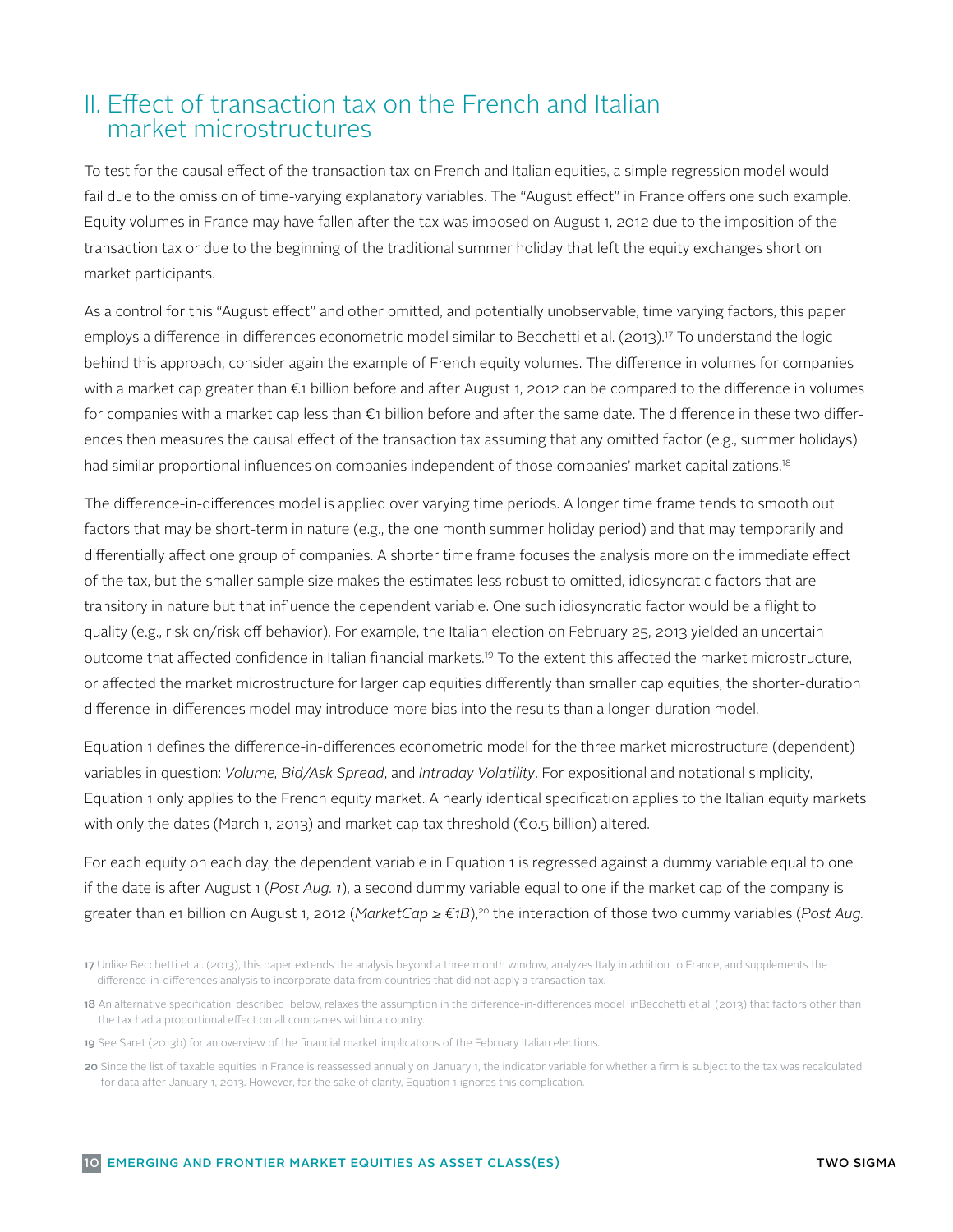*1 \* MarketCap ≥ €1B*), and other control variables such as a constant and GICS sector-specific dummies. The error term E is allowed to vary over time and by equity (i.e., the model is a random effects panel regression). other control variables such a constant and GICS sector-specific dummines. The executive specific dummines such<br>The sullowed to vary over time and by equity (i.e., the model is a random effects panel regression).

### Equation 1

 $Y = PostAug.1 + MarketCap \geq \text{ } \in \text{1B} + (PostAug.1 * MarketCap \geq \text{ } \in \text{1B}) +$ 

Other Control Variables  $+\varepsilon$ Other Control variables  $+ \varepsilon$ 

In Equation 1, the primary independent variable of interest is the interaction term (Post Aug. In Equation 1, the primary independent variable of interest is the interaction term (*Post Aug. 1 \* MarketCap ≥ €1B*). This panies subject to the tax. The value of the variable changes after January 1, 2013 for the eight firms whose tax status reversed on that date.<br>The value of the tax. The value of the tax. The value of the parameterized on that date. dummy variable equals one for all days after the tax has taken effect (i.e., after August 1, 2012) for the 109 French com-The expected value of the dependent variable in Equation 1 (i.e., Y ) before August 1, 2012 (i.e.,

To understand how Equation 1 is a difference-in-differences model, consider the parameterized version of the equation:

$$
Y_{it}^{1} = \beta_0^{1} + \beta_1^{1}(PostAug.1) + \beta_2^{1}(MarketCap \ge \text{\textsterling}1B) +
$$
  

$$
\beta_3^{1}(PostAug.1 * MarketCap \ge \text{\textsterling}1B) + \beta_s^{1}(GICS\ sector\ dummies) + \varepsilon_{it}^{1}
$$

The expected value of the dependent variable in Equation 1 (i.e., Y) before August 1, 2012 (i.e., the dummy variable Post Aug. 1 equals zero) for equities with a market cap below the tax threshold (i.e., the dummy variable MarketCap =  $\epsilon$ 1B equals zero) is:  $i$  or  $P$  ostate  $P$  ostate  $P$  energy energy energy energy  $\mathbb{R}$  energy  $\mathbb{R}$  energy  $\mathbb{R}$  energy  $\mathbb{R}$  energy  $\mathbb{R}$  energy  $\mathbb{R}$  energy  $\mathbb{R}$  energy  $\mathbb{R}$  energy  $\mathbb{R}$  energy  $\mathbb{R}$  energy

$$
E\left[Y_{it}^1|PostAug.1=0, \ MarketCap \ge \text{\textsterling}1B=0\right] = \beta_0^1 + \beta_s^1(GICS \ sector \ dummies)
$$

Similarly, the expected value of the dependent variable after August 1, 2012 (i.e., the dummy variable Post Aug. 1 equals one) for equities with a market cap below the tax threshold is:<br>The difference one of the change in the expectations is a local change in the expectation of the expectations i

$$
E\left[Y_{it}^1|PostAug.1=1, \ MarketCap \ge \text{\textsterling}1B=0\right] = \beta_0^1 + \beta_1^1 + \beta_s^1(GICS \ sector \ dummies)
$$

ite<br>|P ostaat en B ostaat en B ook in the expected dependent variable before and after August 1 for companies below and above the tax threshold. The difference between these two expectations is  $\beta^1_{1'}$ , which reflects the change in the expected value of the dependent variable for equities below the €1B tax threshold before and after August 1. The table below summarizes the differences

| Firm Size                            | Aug. 1, 2012 | <b>Expected Value of</b><br>Dependent Variable<br>$E[Y_{it}^1 $ dummy variables] <sup>i</sup> | <b>Difference</b>       | Difference-in-<br><b>Differences</b> |
|--------------------------------------|--------------|-----------------------------------------------------------------------------------------------|-------------------------|--------------------------------------|
|                                      | Before       | $\beta_0^1$                                                                                   |                         |                                      |
| $MarketCap < \text{\textsterling}1B$ | After        | $\beta_0^1 + \beta_1^1$                                                                       | $\beta_1^1$             |                                      |
|                                      | Before       | $\beta_0^1 + \beta_2^1$                                                                       |                         | $\beta_3^1$                          |
| $MarketCap > \in B$                  | After        | $\beta_0^1 + \beta_1^1 + \beta_2^1 + \beta_3^1$                                               | $\beta_1^1 + \beta_3^1$ |                                      |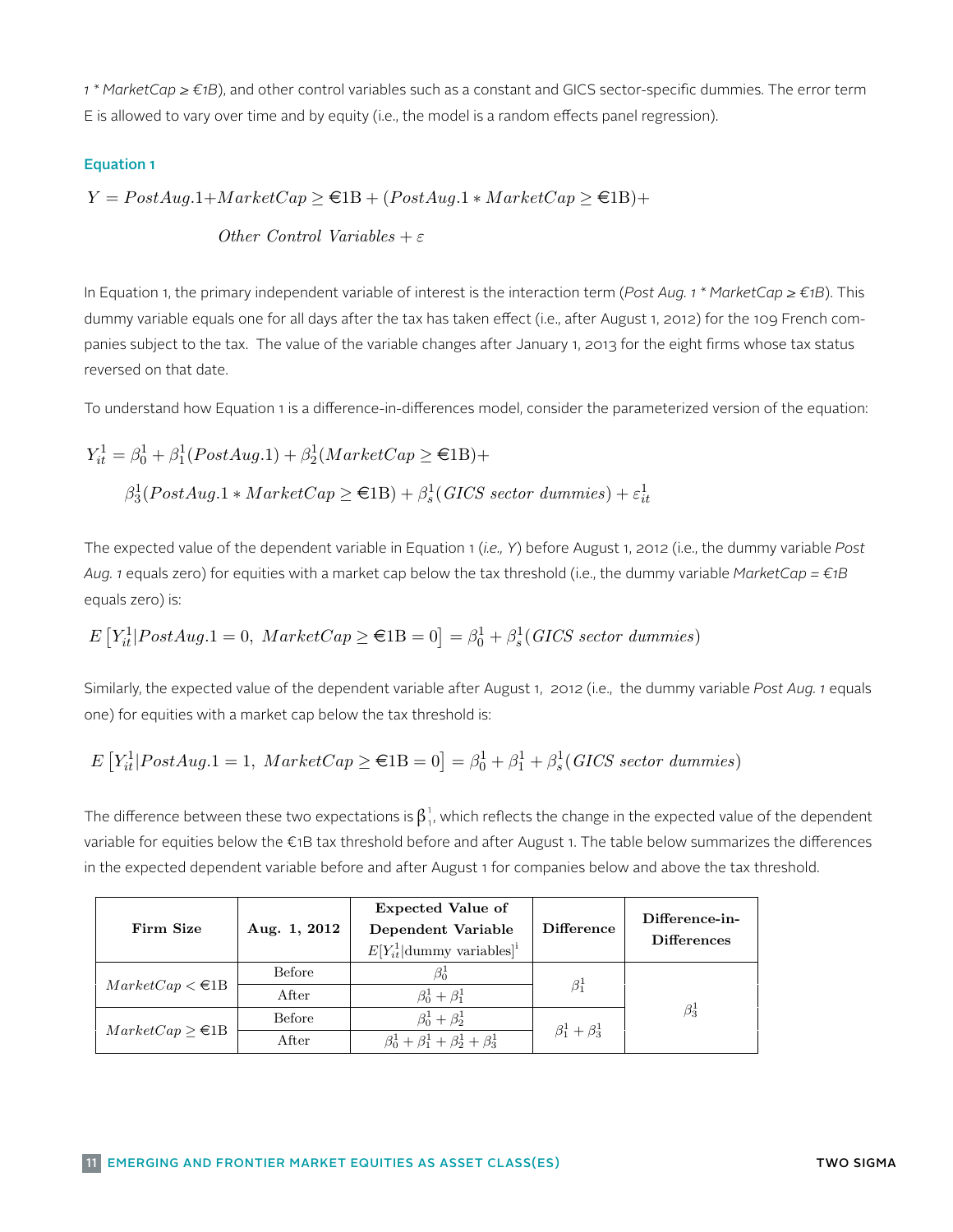In plainer language, the coefficient ( $\beta_3^1$ ) on the interacted dummy variables (i.e., *PostAug.1* \* *MarketCap* ≥ €1B) is the difference-in-differences term when the treatment group is French equities subject to the tax and the control group is French equities not subject to the tax.

The challenge with Equation 1 is that it assumes the transaction tax had no effect on equities not subject to the tax. In light of the information and other spillover effects between large capitalization equities and small capitalization equities within the same market (as in Lo and MacKinlay, 1990), that assumption seems unconvincing. Equation 1 also assumes that any factor other than the transaction tax had a proportional effect on equities subject to the tax as those not subject to the tax. This assumption may also be problematic if an economic or financial force (e.g., risk on/risk off) makes one group of assets (e.g., large cap equities) relatively more attractive than another (e.g., small cap equities). (e.g., small cap equities). transaction tax had a proportional effect on except on except tax subject on equities substitution to the tax a

Equation 2 extends the difference-in-differences model from Equation 1 to incorporate informa- tion from other markets. Again, for the sake of simplicity, this model only focuses on France, but a nearly identical specification applies to Italy.  $\frac{d}{dt}$  to the same of simplicity, the same of simplicity, the same of simplicity,  $\frac{d}{dt}$ 

### Equation 2

 $Y = PostAug.1 + MarketCap \geq \text{ } \in \text{1B} + (PostAug.1 * MarketCap \geq \text{ } \in \text{1B}) +$  $France + (MarketCap > \in 1B * France) + (PostAug.1 * France) +$  $(PostAug.1 * MarketCap \geq \text{in } France) + Other Control Variables + \varepsilon$ 

In Equation 2, a dummy variable equal to one for companies listed on the French exchanges In Equation 2, a dummy variable equal to one for companies listed on the French exchanges (France) is interacted with (F rance) is interacted with the date tax was imposed to tax was imposed (P ostated tax was interacted to market cap tax was imposed (P ostated tax was interacted to the market cap tax was interacted to the market cap tax *MarketCap* ≥ €1B. The first term equals one for all French equities after August 1 and captures the market-wide effect of the tax. The second term equals one for all French equities subject to the tax after August 1. the date the tax was imposed (*PostAug.1*) and the market cap tax threshold (MarketCap ≥ €1B). The primary independent variables of interest are then the two difference-in-difference terms: *PostAug.1* \* *France* and *PostAug.1* \* *France* \*

In effect, Equation 2 defines a new control group and two treatment groups. The control group consists of all companies not listed in France. The first treatment group is the set of publicly listed companies in France not subject to the tax. The second treatment group is the set of companies in France subject to the tax.

In addition to France and Italy, the countries included in the full data set used in Equation 2 include the world's largest equity markets in developed countries (Australia, Canada, Germany, Japan, Switzerland, U.K., and U.S.), as well as the are 15 countries in the data set, with daily data for each equity in each country from January 1, 2012 until August 31, 2013. The total number of observations exceeds 4.9 million. In order to prevent cross-contamination of the results, the Italian transaction tax exclude French equities. In Equation of Equation in Equation of the full data set used other equity markets in Europe (Denmark, Finland, Ireland, Netherlands, Norway, Portugal, and Spain). In total, there regressions that analyze the French transaction tax exclude Italian equities. Similarly, the regressions that analyze the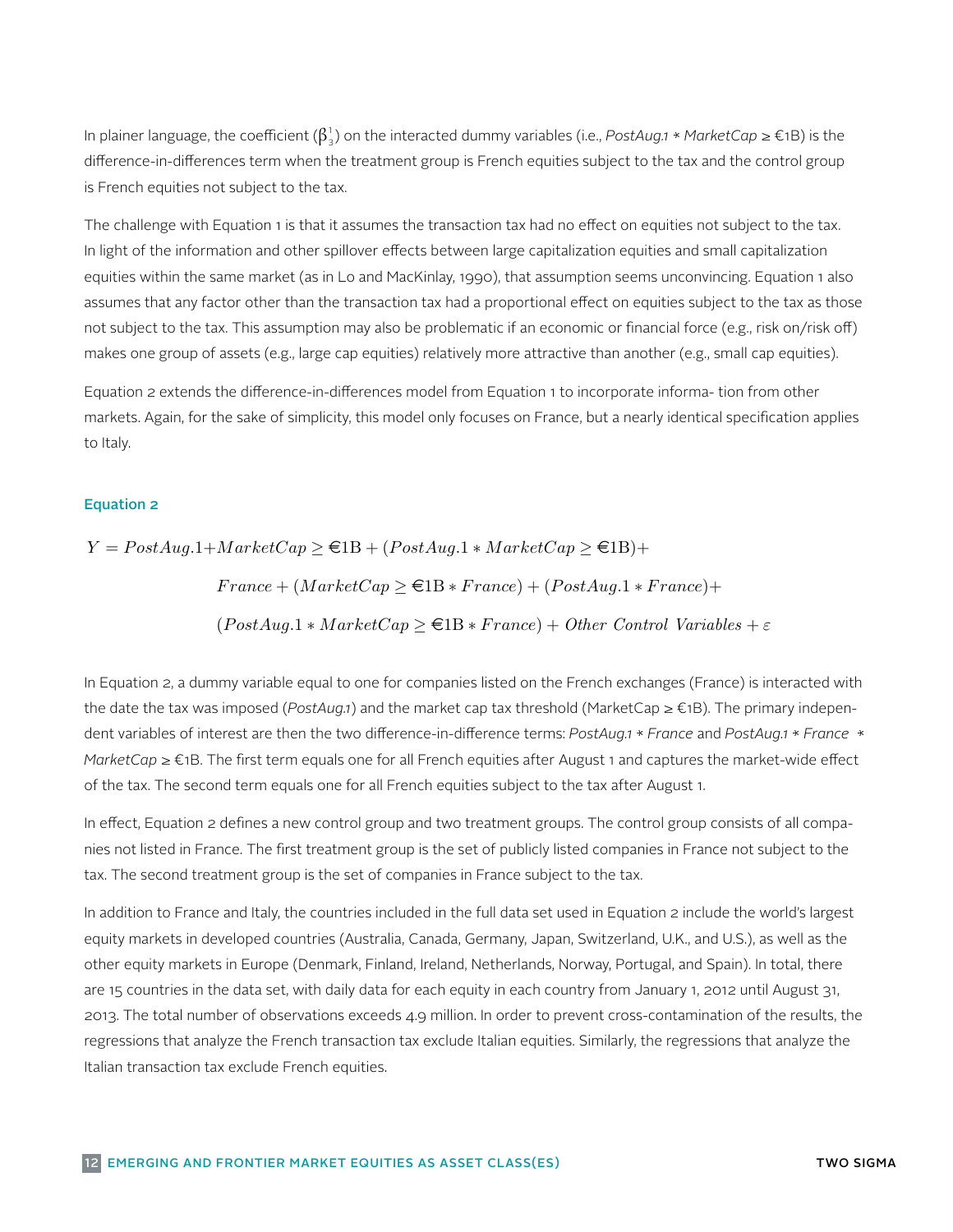The following subsections offers greater detail on the regression results for both the single- country specifications (i.e., Equation 1) and multiple-country specifications (i.e., Equation 2) as well as the shorter time frames (i.e., +/- one month) and the full-time frame (January 1, 2012 until August 31, 2013). The August 31, 2013 cutoff date was chosen intentionally. In September 2013, the Italian government imposed an additional tax on derivatives. Addressing the effect of this tax might overly complicate the analysis.

### A. Volume

Table IV reports the results from estimating Equations 1 and 2 for daily equity volumes. Similar to the distribution of market capitalizations, the distribution for daily equity volumes is skewed by the presence of some highly traded (mostly large market cap) equities. As a result, Table IV reports the panel regressions using the log of daily volume as the dependent variable. In comparison to the raw (i.e., non-log) daily volume, using log volumes in Equation 1 generates qualitatively similar results, but it improves the statistical fit of the model.

The first four columns of Table IV measure the change in volume due to the French transaction tax, while columns 5–8 refer to the Italian markets. The odd numbered columns restrict the analysis to only the country in question (i.e., Equation 1). For those models, the control group is the set of French (Italian) companies below the market cap tax threshold of e1B (e0.5B), and the treatment group is the set of companies above the threshold. The even numbered columns estimate Equation 2 and incorporate data from the full set of countries (U.S., U.K., Japan, Germany, etc.). For these columns, large French (Italian) equities subject to the tax can be compared to large non-French (non-Italian) equities as well as smaller French (Italian) equities not subject to the tax. In addition, these columns test for spillover effects on French (Italian) equities not directly subject to the tax but nevertheless indirectly effected due to broad, tax-driven changes in the French (Italian) equity markets.

Focusing first on the results for large French equities, the first four columns of Table IV show that equity volumes decreased for French equities subject to the tax after August 1, 2012 (the coefficient<sup>21</sup> on *Post Tax Date \* Taxed Country Fixed Effect \* MarketCap ≥ threshold* ranges from -0.09 to -0.47). This decline is incremental to the decline in equity volumes for French equities not subject to the tax (the coefficient on *Post Tax Date \* Taxed Country Fixed Effect* ranges from -0.01 to -0.25). In other words, equity volumes fell for all French equities after the government imposed a transaction tax, but the effect was significantly larger for equities subject to the tax.

The results from the full time period and country data set available (i.e., column  $\Delta$ ) indicate that equity volumes for French equities subject to the tax fell nearly 24 percentage points more than French equities not subject to the tax.<sup>22</sup> Equity volumes for French firms not subject to the tax fell 0.7 percent. Volumes for firms subject to the tax fell 24.2 percent.23 To put this estimate in perspective, the CAC 40 benchmark index showed a 27 percent decline in volume on August 1 relative to the index's 15 day moving average, although that measurement does not take into effect other changes in the French equity markets (e.g., the August effect) or the broader French economy.

<sup>21</sup> Note that where the data set only included a single country, the country fixed effect was dropped. However, for the sake of clarity in reading the table, results for the single-country regressions are reported in the row showing the fixed effect so that the difference-in-difference effect for companies above the tax threshold can be read from left to right without skipping rows.

<sup>22</sup> Recall that the dependent variable is log volume, so calculating the percent change in volume requires a straight-forward algebraic manipulation of the coefficients in Table IV.

<sup>23</sup> The difference-in-difference is then -0.7 percent minus -24.2 percent which equals -23.5 percentage points.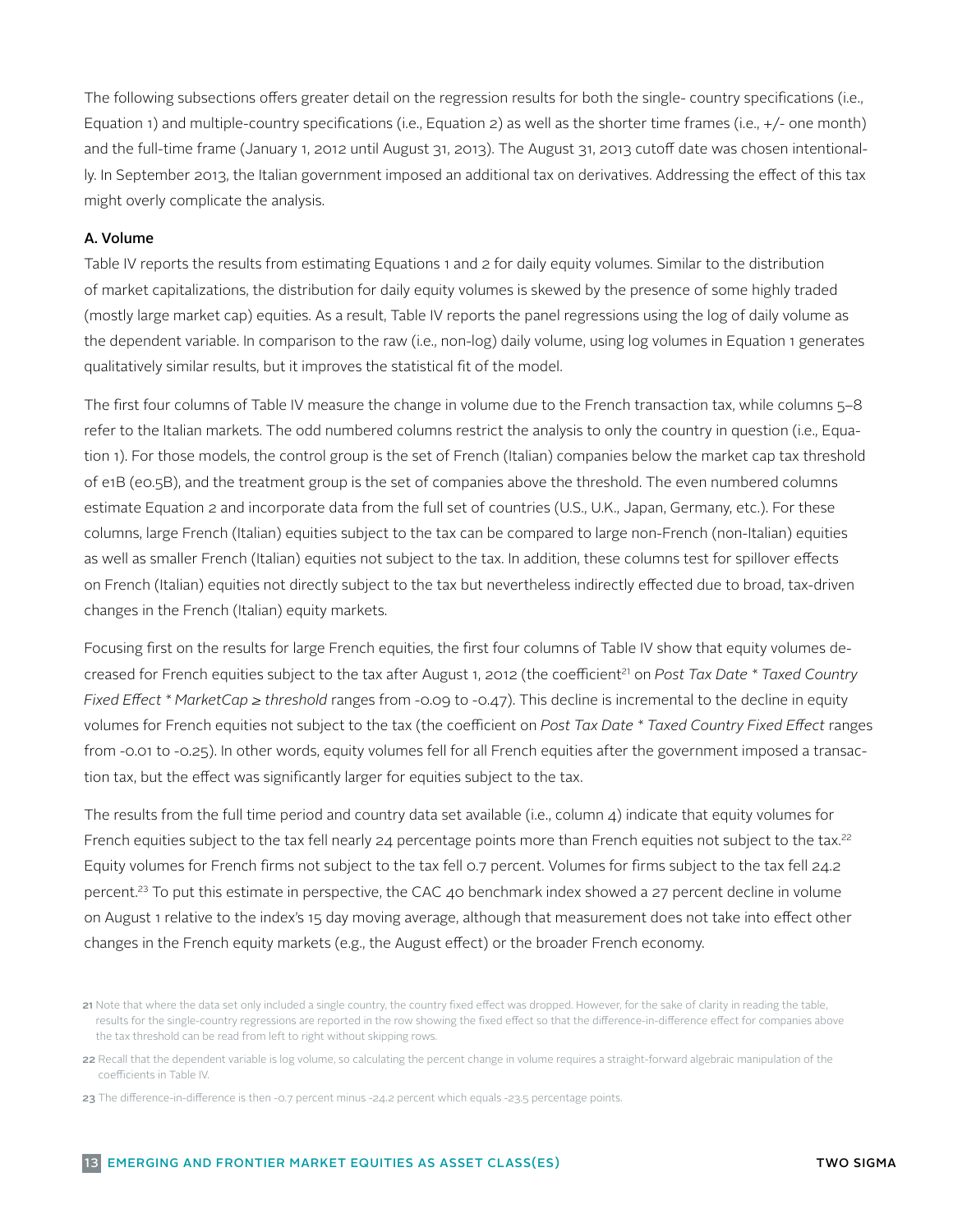| J                                                                                                                     |
|-----------------------------------------------------------------------------------------------------------------------|
|                                                                                                                       |
|                                                                                                                       |
|                                                                                                                       |
|                                                                                                                       |
|                                                                                                                       |
|                                                                                                                       |
| <b>Contract Contract Contract Contract Contract Contract Contract Contract Contract Contract Contract Contract Co</b> |
|                                                                                                                       |
|                                                                                                                       |
|                                                                                                                       |
|                                                                                                                       |

| Full Period<br>$-4.18***$<br>$3.77***$<br>$-0.08***$<br>(0.31)<br>(0.02)<br>(0.01)<br>(0.73)<br>98,999<br>$0.01\,$<br>Italy<br>$(\overline{z})$<br>$-2.14***$<br>$-0.01***$<br>$2.04***$<br>$0.13^{***}\,$<br>$-0.20***$<br>$1.60^{***}\,$<br>All except<br>(0.00)<br>(0.02)<br>(0.04)<br>(0.01)<br>(0.19)<br>(0.34)<br>(0.04)<br>(0.08)<br>474,387<br>France<br>0.26<br>$0.03\,$<br>$\widehat{6}$<br>$+/- 1$ month<br>$-0.21***$<br>$3.59***$<br>$-4.00***$<br>$0.16^{***}$<br>(0.03)<br>(0.30)<br>(0.05)<br>(0.73)<br>9,488<br>Italy<br>$\widetilde{5}$<br>$-2.17***$<br>$0.05***$<br>$-2.26***$<br>$1.23***$<br>$-0.73***$<br>$-0.06***$<br>$0.19***$<br>$-0.47***$<br>All except<br>5,350,873<br>(0.00)<br>(0.11)<br>(0.00)<br>(0.01)<br>(0.04)<br>(0.01)<br>(0.12)<br>(0.07)<br>Italy<br>$\left(\frac{1}{2}\right)$<br>Full Period<br>$0.94***$<br>$-4.67***$<br>$-0.27***$<br>216,917<br>(0.02)<br>(0.01)<br>(0.15)<br>(0.76)<br>France<br>$-0.01$<br>$\binom{3}{2}$<br>$-3.19***$<br>$1.31^{***}$<br>$4.25***$<br>$-2.44***$<br>$0.05***$<br>$-0.25***$<br>$-0.19***$<br>All except<br>$-0.09**$<br>(0.00)<br>(0.05)<br>(0.29)<br>$(0.01)$<br>(0.04)<br>(0.08)<br>573,129<br>(0.13)<br>(0.02)<br>Italy<br>$\widehat{c}$<br>month<br>$+/-1$<br>$5.85***$<br>$-7.19***$<br>$-0.20***$<br>$-0.28***$<br>(0.31)<br>(0.02)<br>(0.05)<br>(0.80)<br>France<br>23,518<br>E<br>Post tax date * Taxed Country FE *<br>Post tax date * Taxed Country FE<br>(Aug.1, 2012   <i>March 1</i> , 2013)<br>Taxed Country Fixed Effect (FE)<br>Market Cap $\geq$ tax threshold *<br>Market Cap $\geq$ threshold<br>Market $Cap \geq$ threshold<br>Market Cap $\geq$ tax threshold<br>$(\geq \in 1.0B \mid \geq \in 0.5B)$<br>Taxed Country FE<br>(France   Italy)<br>Countries in data<br>Post tax date $*$<br>Post tax date<br>Observations<br>Constant |                                |  |                      |
|----------------------------------------------------------------------------------------------------------------------------------------------------------------------------------------------------------------------------------------------------------------------------------------------------------------------------------------------------------------------------------------------------------------------------------------------------------------------------------------------------------------------------------------------------------------------------------------------------------------------------------------------------------------------------------------------------------------------------------------------------------------------------------------------------------------------------------------------------------------------------------------------------------------------------------------------------------------------------------------------------------------------------------------------------------------------------------------------------------------------------------------------------------------------------------------------------------------------------------------------------------------------------------------------------------------------------------------------------------------------------------------------------------------------------------------------------------------------------------------------------------------------------------------------------------------------------------------------------------------------------------------------------------------------------------------------------------------------------------------------------------------------------------------------------------------------------------------------|--------------------------------|--|----------------------|
|                                                                                                                                                                                                                                                                                                                                                                                                                                                                                                                                                                                                                                                                                                                                                                                                                                                                                                                                                                                                                                                                                                                                                                                                                                                                                                                                                                                                                                                                                                                                                                                                                                                                                                                                                                                                                                              |                                |  |                      |
|                                                                                                                                                                                                                                                                                                                                                                                                                                                                                                                                                                                                                                                                                                                                                                                                                                                                                                                                                                                                                                                                                                                                                                                                                                                                                                                                                                                                                                                                                                                                                                                                                                                                                                                                                                                                                                              |                                |  | $\circled{s}$        |
|                                                                                                                                                                                                                                                                                                                                                                                                                                                                                                                                                                                                                                                                                                                                                                                                                                                                                                                                                                                                                                                                                                                                                                                                                                                                                                                                                                                                                                                                                                                                                                                                                                                                                                                                                                                                                                              |                                |  | (0.19)<br>$0.17$     |
|                                                                                                                                                                                                                                                                                                                                                                                                                                                                                                                                                                                                                                                                                                                                                                                                                                                                                                                                                                                                                                                                                                                                                                                                                                                                                                                                                                                                                                                                                                                                                                                                                                                                                                                                                                                                                                              |                                |  | $0.08***$<br>(0.00)  |
|                                                                                                                                                                                                                                                                                                                                                                                                                                                                                                                                                                                                                                                                                                                                                                                                                                                                                                                                                                                                                                                                                                                                                                                                                                                                                                                                                                                                                                                                                                                                                                                                                                                                                                                                                                                                                                              |                                |  | $-0.07***$<br>(0.01) |
|                                                                                                                                                                                                                                                                                                                                                                                                                                                                                                                                                                                                                                                                                                                                                                                                                                                                                                                                                                                                                                                                                                                                                                                                                                                                                                                                                                                                                                                                                                                                                                                                                                                                                                                                                                                                                                              |                                |  | $1.38***$<br>(0.04)  |
|                                                                                                                                                                                                                                                                                                                                                                                                                                                                                                                                                                                                                                                                                                                                                                                                                                                                                                                                                                                                                                                                                                                                                                                                                                                                                                                                                                                                                                                                                                                                                                                                                                                                                                                                                                                                                                              |                                |  | $2.41***$<br>(0.34)  |
|                                                                                                                                                                                                                                                                                                                                                                                                                                                                                                                                                                                                                                                                                                                                                                                                                                                                                                                                                                                                                                                                                                                                                                                                                                                                                                                                                                                                                                                                                                                                                                                                                                                                                                                                                                                                                                              |                                |  | $0.33***$<br>(0.00)  |
|                                                                                                                                                                                                                                                                                                                                                                                                                                                                                                                                                                                                                                                                                                                                                                                                                                                                                                                                                                                                                                                                                                                                                                                                                                                                                                                                                                                                                                                                                                                                                                                                                                                                                                                                                                                                                                              |                                |  | $-0.41***$<br>(0.02) |
|                                                                                                                                                                                                                                                                                                                                                                                                                                                                                                                                                                                                                                                                                                                                                                                                                                                                                                                                                                                                                                                                                                                                                                                                                                                                                                                                                                                                                                                                                                                                                                                                                                                                                                                                                                                                                                              |                                |  | $-2.19***$<br>(0.08) |
|                                                                                                                                                                                                                                                                                                                                                                                                                                                                                                                                                                                                                                                                                                                                                                                                                                                                                                                                                                                                                                                                                                                                                                                                                                                                                                                                                                                                                                                                                                                                                                                                                                                                                                                                                                                                                                              |                                |  | 4,917,260            |
|                                                                                                                                                                                                                                                                                                                                                                                                                                                                                                                                                                                                                                                                                                                                                                                                                                                                                                                                                                                                                                                                                                                                                                                                                                                                                                                                                                                                                                                                                                                                                                                                                                                                                                                                                                                                                                              |                                |  | All except<br>France |
|                                                                                                                                                                                                                                                                                                                                                                                                                                                                                                                                                                                                                                                                                                                                                                                                                                                                                                                                                                                                                                                                                                                                                                                                                                                                                                                                                                                                                                                                                                                                                                                                                                                                                                                                                                                                                                              |                                |  |                      |
| Even numbered columns estimate Equation 1. Odd numbered columns estimate Equation 2. All models estimated using panel random eects and include<br>sector fixed effects. Even numbered columns also include country fixed effects. For the sake of clarity in reading the table, results for the single-coun-<br>try regressions are reported in the row showing the fixed effects so that the difference-in-difference coefficient can be read from left to right without<br>All monetary values expressed in euros. Data from Bloomberg.<br>skipping rows.                                                                                                                                                                                                                                                                                                                                                                                                                                                                                                                                                                                                                                                                                                                                                                                                                                                                                                                                                                                                                                                                                                                                                                                                                                                                                  | Standard errors in parentheses |  |                      |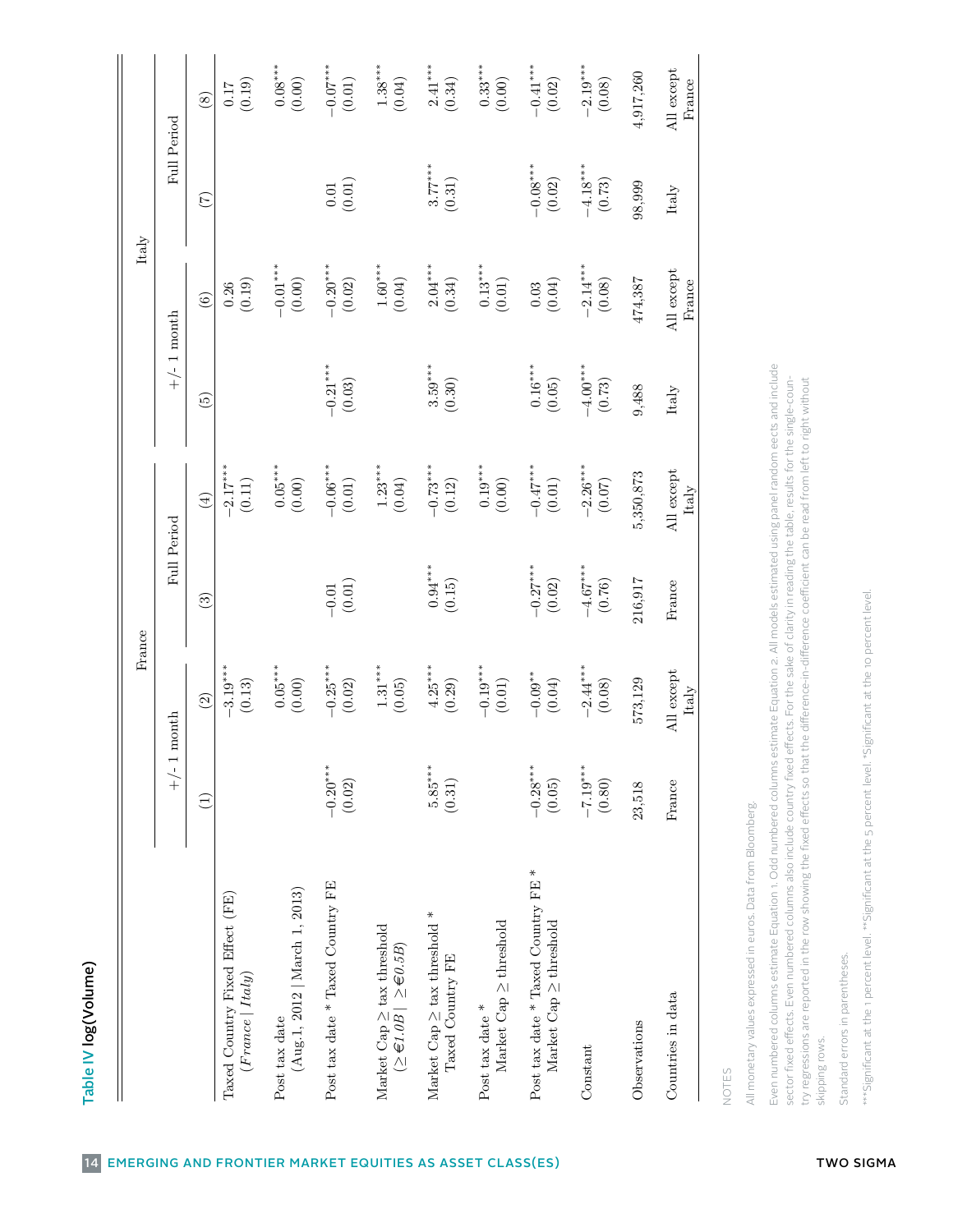A starker contrast exists between French equities with a market cap greater than €1B and non-French equities with a market cap greater than *€*1B. Based on the results in column 4, French equities with a market cap greater than *€*1B saw their equity volumes fall by 24 percent. Over the same period, non-French equity with a market cap greater than a *€*1B enjoyed 28 percent higher equity volumes. The difference between those two differences is 52 percentage points.

To test whether the transaction tax on large cap French equities created a negative spillover effect on small cap (i.e., untaxed) French equities, columns  $2$  and  $4$  of Table IV report the results from estimating Equation  $2$ . As noted earlier, Equation 2 also controls for factors other than the tax that differentially affect large or small cap equities. The coefficient on *Post Tax Date \* Taxed Country Fixed Effect* captures this change. In both columns 2 and 4, the coefficients are negative (-0.25 and -0.06) and statistically signicant. Column 2 implies that the equity volume for French companies with market cap less than €1 billion fell by 23 percentage points relative to the equity volume of non-French companies with a market cap less than  $\epsilon_1$  billion. The magnitude of the effect estimated in Column 4 is smaller (6 percentage points) but still statistically different than zero. The difference between columns 2 and 4 may reflect the French proclivity for taking vacations in August (Saret, 2013a), which manifests as a larger decline in equity trading volumes in France during the month of August than in many other countries.

The results for Italy appear a bit more complex. Similar to columns 1 and 2 of Table IV that refer to France, columns 5 and 6 also focus on the two month window (i.e., one month before and one month after) centered on the date that the tax was imposed (March 1, 2013) in Italy. The estimated coefficients *Post tax date \* Taxed Country FE* indicate that overall volumes declined for all Italian equities after the tax was imposed, but the decline was smaller for equities subject to the tax than for equities not subject to the tax. In other words, the coefficients on *Post Tax Date \* Taxed Country Fixed Effect \* MarketCap ≥ threshold* in columns 5 and 6 are greater than zero but smaller in magnitude than the coefficients on *Post tax date \* Country FE*.

There are numerous potential explanations for the positive sign on the coefficients for *Post Tax Date \* Taxed Country Fixed Effect \* MarketCap ≥ threshold* in columns 5 and 6. One explanation might be that the short-term results are skewed by the economic and political uncertainty following the Italian national parliamentary election held in late February. The party that captured a plurality of the vote from that election required several weeks to forge a coalition, during which time the party's leader resigned and, more importantly for equity markets, the likelihood for a dramatic change in economic policy (e.g., the ending or delaying of fiscal austerity in Italy) fluctuated.24 Another potential explanation is that the timing and/or provisions of the law surprised market participants in Italy more than in France.<sup>25</sup> As a result, it required a longer period for the market to react to the structural changes. A third potential explanation is statistical chance, as the coefficient is significant in column 5 but not in column 6.

The longer term results measured in columns 7 and 8 are more consistent with both the theoretical and historical estimates of the effect of transaction taxes on equity volumes. Column 7 suggests that the equity volume for taxed companies in Italy fell by 8 percentage points relative to untaxed companies in Italy. Column 8 suggests that volumes

24 For a more detailed overview of the effect of political uncertainty on financial markets during this period, see Saret (2013b).

25 Anecdotal evidence based on discussions with some market participants.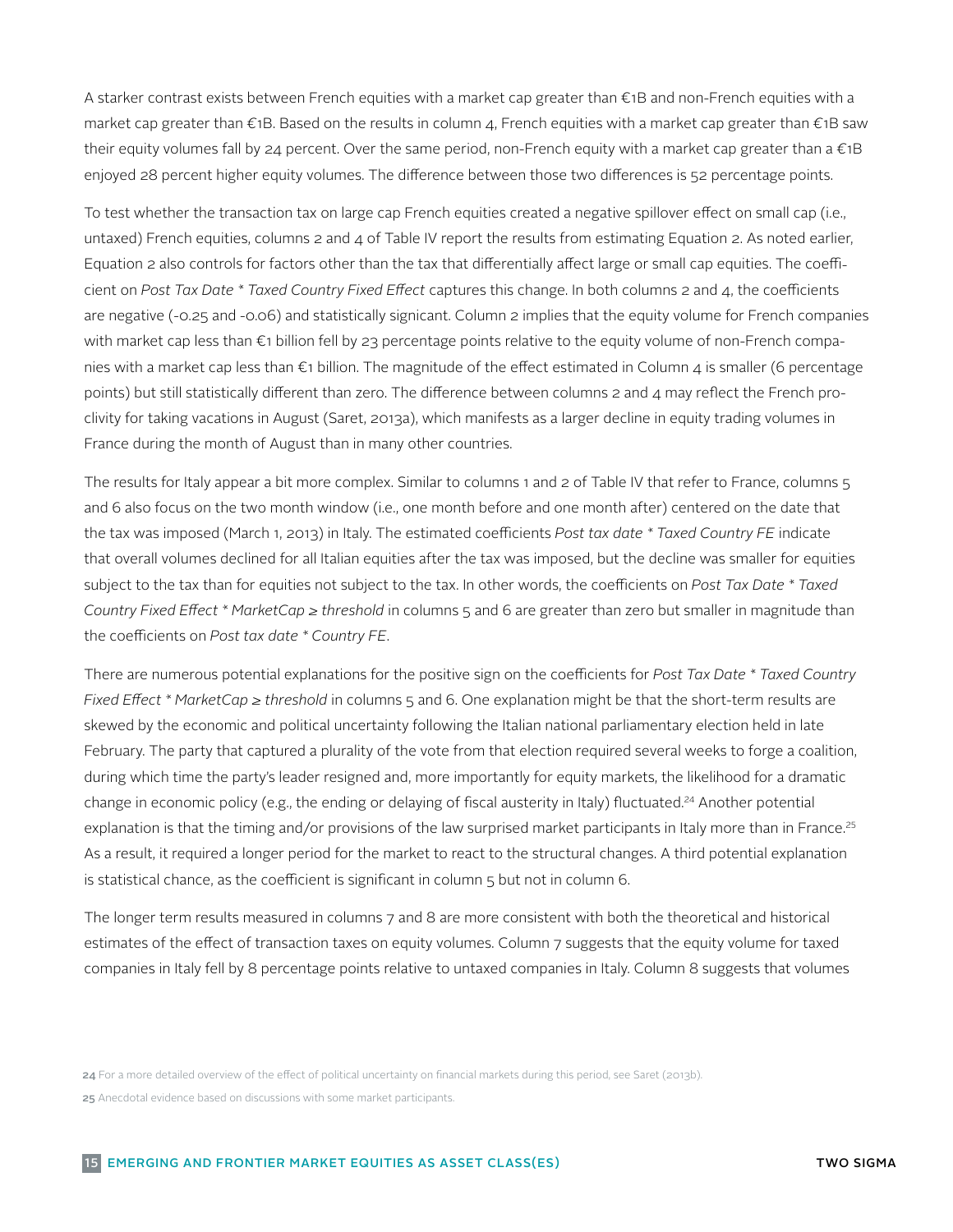| Full Period<br>$3.01***$<br>$-1.11***$<br>$-1.73***$<br>$0.32***$<br>(0.01)<br>(0.12)<br>(0.02)<br>(0.29)<br>98,390<br>Italy<br>$(\overline{z})$<br>$0.25***$<br>$4.17***$<br>$6.13***$<br>$-4.60***$<br>$-5.45***$<br>$-0.25***$<br>All except<br>474,054<br>France<br>(0.49)<br>(0.02)<br>(0.01)<br>(0.06)<br>(0.12)<br>(0.88)<br>(0.20)<br>(0.11)<br>$\,0.03$<br>0.12<br>$\widehat{c}$<br>$+/-1$ month<br>Even numbered columns estimate Equation 1. Odd numbered columns estimate Equation 2. All models estimated using panel random eects and include<br>$0.26^{\ast\ast\ast}$<br>$-1.36***$<br>$1.62***$<br>$-0.10***$<br>sector fixed effects. Even numbered columns also include country fixed effects. For the sake of clarity in reading the table, results for the single-coun-<br>the difference-in-difference coefficient can be read from left to right without<br>(0.03)<br>(0.02)<br>(0.11)<br>(0.27)<br>9,472<br>Italy<br>$\widetilde{5}$<br>$-4.62***$<br>$0.42***$<br>$5.60***$<br>$0.75***$<br>$6.53***$<br>$-0.64***$<br>$-5.60***$<br>$-0.53***$<br>All except<br>5,296,493<br>(0.04)<br>(0.30)<br>(0.00)<br>(0.12)<br>(0.34)<br>(0.01)<br>(0.19)<br>(0.02)<br>Italy<br>$\left( \frac{4}{2} \right)$<br>Full Period<br>$1.75***$<br>$-0.22***$<br>$-0.40***$<br>$0.21***$<br>(0.01)<br>205,039<br>(0.00)<br>(0.31)<br>(0.07)<br>France<br>$\widehat{\mathbb{G}}$<br>$6.92***$<br>$-4.78***$<br>$-0.10***$<br>$4.21***$<br>$0.07***$<br>$-6.10***$<br>All except<br>(0.14)<br>568,746<br>(0.01)<br>(0.86)<br>(0.02)<br>(0.39)<br>(0.04)<br>(0.09)<br>(0.23)<br>0.06<br>$-0.02$<br>Italy<br>$\widehat{c}$<br>month<br>try regressions are reported in the row showing the fixed effects so that<br>$+/-1$<br>$-1.85***$<br>$0.12***$<br>$2.30***$<br>$-0.12***$<br>(0.01)<br>(0.03)<br>(0.13)<br>(0.36)<br>France<br>21,862<br>$\widehat{\Xi}$<br>All monetary values expressed in euros. Data from Bloomberg.<br>$\ast$<br>Post tax date * Taxed Country FE<br>Post tax date * Taxed Country FE<br>(Aug.1, 2012   <i>March 1</i> , 2013)<br>Taxed Country Fixed Effect (FE)<br>$\ast$<br>Market Cap $\geq$ threshold<br>Market Cap $\geq$ tax threshold<br>$\label{eq:markot} \ensuremath{\mathsf{Market}}\xspace$ Cap $\geq$ threshold<br>Market Cap $\geq$ tax threshold<br>$(\geq \in 1.0B \mid \geq \in 0.5B)$<br>Taxed Country FE<br>(France   Italy)<br>Countries in data<br>Post tax date $*$<br>Post tax date<br>Observations<br>skipping rows.<br>Constant<br>NOTES |                                 | France |  | Italy |                          |
|----------------------------------------------------------------------------------------------------------------------------------------------------------------------------------------------------------------------------------------------------------------------------------------------------------------------------------------------------------------------------------------------------------------------------------------------------------------------------------------------------------------------------------------------------------------------------------------------------------------------------------------------------------------------------------------------------------------------------------------------------------------------------------------------------------------------------------------------------------------------------------------------------------------------------------------------------------------------------------------------------------------------------------------------------------------------------------------------------------------------------------------------------------------------------------------------------------------------------------------------------------------------------------------------------------------------------------------------------------------------------------------------------------------------------------------------------------------------------------------------------------------------------------------------------------------------------------------------------------------------------------------------------------------------------------------------------------------------------------------------------------------------------------------------------------------------------------------------------------------------------------------------------------------------------------------------------------------------------------------------------------------------------------------------------------------------------------------------------------------------------------------------------------------------------------------------------------------------------------------------------------------------------------------------------------------------------------------------------------------------------------------------------------------------------------------------------------------------------------------------------|---------------------------------|--------|--|-------|--------------------------|
|                                                                                                                                                                                                                                                                                                                                                                                                                                                                                                                                                                                                                                                                                                                                                                                                                                                                                                                                                                                                                                                                                                                                                                                                                                                                                                                                                                                                                                                                                                                                                                                                                                                                                                                                                                                                                                                                                                                                                                                                                                                                                                                                                                                                                                                                                                                                                                                                                                                                                                    |                                 |        |  |       |                          |
|                                                                                                                                                                                                                                                                                                                                                                                                                                                                                                                                                                                                                                                                                                                                                                                                                                                                                                                                                                                                                                                                                                                                                                                                                                                                                                                                                                                                                                                                                                                                                                                                                                                                                                                                                                                                                                                                                                                                                                                                                                                                                                                                                                                                                                                                                                                                                                                                                                                                                                    |                                 |        |  |       | $\circled{s}$            |
|                                                                                                                                                                                                                                                                                                                                                                                                                                                                                                                                                                                                                                                                                                                                                                                                                                                                                                                                                                                                                                                                                                                                                                                                                                                                                                                                                                                                                                                                                                                                                                                                                                                                                                                                                                                                                                                                                                                                                                                                                                                                                                                                                                                                                                                                                                                                                                                                                                                                                                    |                                 |        |  |       | $-3.35***$<br>(0.46)     |
|                                                                                                                                                                                                                                                                                                                                                                                                                                                                                                                                                                                                                                                                                                                                                                                                                                                                                                                                                                                                                                                                                                                                                                                                                                                                                                                                                                                                                                                                                                                                                                                                                                                                                                                                                                                                                                                                                                                                                                                                                                                                                                                                                                                                                                                                                                                                                                                                                                                                                                    |                                 |        |  |       | $0.48^{***}$<br>(0.00)   |
|                                                                                                                                                                                                                                                                                                                                                                                                                                                                                                                                                                                                                                                                                                                                                                                                                                                                                                                                                                                                                                                                                                                                                                                                                                                                                                                                                                                                                                                                                                                                                                                                                                                                                                                                                                                                                                                                                                                                                                                                                                                                                                                                                                                                                                                                                                                                                                                                                                                                                                    |                                 |        |  |       | $-1.57***$<br>(0.03)     |
|                                                                                                                                                                                                                                                                                                                                                                                                                                                                                                                                                                                                                                                                                                                                                                                                                                                                                                                                                                                                                                                                                                                                                                                                                                                                                                                                                                                                                                                                                                                                                                                                                                                                                                                                                                                                                                                                                                                                                                                                                                                                                                                                                                                                                                                                                                                                                                                                                                                                                                    |                                 |        |  |       | $-5.39***$<br>(0.11)     |
|                                                                                                                                                                                                                                                                                                                                                                                                                                                                                                                                                                                                                                                                                                                                                                                                                                                                                                                                                                                                                                                                                                                                                                                                                                                                                                                                                                                                                                                                                                                                                                                                                                                                                                                                                                                                                                                                                                                                                                                                                                                                                                                                                                                                                                                                                                                                                                                                                                                                                                    |                                 |        |  |       | $3.75***$<br>(0.82)      |
|                                                                                                                                                                                                                                                                                                                                                                                                                                                                                                                                                                                                                                                                                                                                                                                                                                                                                                                                                                                                                                                                                                                                                                                                                                                                                                                                                                                                                                                                                                                                                                                                                                                                                                                                                                                                                                                                                                                                                                                                                                                                                                                                                                                                                                                                                                                                                                                                                                                                                                    |                                 |        |  |       | $-0.56***$<br>(0.01)     |
|                                                                                                                                                                                                                                                                                                                                                                                                                                                                                                                                                                                                                                                                                                                                                                                                                                                                                                                                                                                                                                                                                                                                                                                                                                                                                                                                                                                                                                                                                                                                                                                                                                                                                                                                                                                                                                                                                                                                                                                                                                                                                                                                                                                                                                                                                                                                                                                                                                                                                                    |                                 |        |  |       | $0.86^{***}$<br>$(0.05)$ |
|                                                                                                                                                                                                                                                                                                                                                                                                                                                                                                                                                                                                                                                                                                                                                                                                                                                                                                                                                                                                                                                                                                                                                                                                                                                                                                                                                                                                                                                                                                                                                                                                                                                                                                                                                                                                                                                                                                                                                                                                                                                                                                                                                                                                                                                                                                                                                                                                                                                                                                    |                                 |        |  |       | $6.02***$<br>(0.19)      |
|                                                                                                                                                                                                                                                                                                                                                                                                                                                                                                                                                                                                                                                                                                                                                                                                                                                                                                                                                                                                                                                                                                                                                                                                                                                                                                                                                                                                                                                                                                                                                                                                                                                                                                                                                                                                                                                                                                                                                                                                                                                                                                                                                                                                                                                                                                                                                                                                                                                                                                    |                                 |        |  |       | 4,930,365                |
|                                                                                                                                                                                                                                                                                                                                                                                                                                                                                                                                                                                                                                                                                                                                                                                                                                                                                                                                                                                                                                                                                                                                                                                                                                                                                                                                                                                                                                                                                                                                                                                                                                                                                                                                                                                                                                                                                                                                                                                                                                                                                                                                                                                                                                                                                                                                                                                                                                                                                                    |                                 |        |  |       | All except<br>France     |
|                                                                                                                                                                                                                                                                                                                                                                                                                                                                                                                                                                                                                                                                                                                                                                                                                                                                                                                                                                                                                                                                                                                                                                                                                                                                                                                                                                                                                                                                                                                                                                                                                                                                                                                                                                                                                                                                                                                                                                                                                                                                                                                                                                                                                                                                                                                                                                                                                                                                                                    |                                 |        |  |       |                          |
|                                                                                                                                                                                                                                                                                                                                                                                                                                                                                                                                                                                                                                                                                                                                                                                                                                                                                                                                                                                                                                                                                                                                                                                                                                                                                                                                                                                                                                                                                                                                                                                                                                                                                                                                                                                                                                                                                                                                                                                                                                                                                                                                                                                                                                                                                                                                                                                                                                                                                                    |                                 |        |  |       |                          |
|                                                                                                                                                                                                                                                                                                                                                                                                                                                                                                                                                                                                                                                                                                                                                                                                                                                                                                                                                                                                                                                                                                                                                                                                                                                                                                                                                                                                                                                                                                                                                                                                                                                                                                                                                                                                                                                                                                                                                                                                                                                                                                                                                                                                                                                                                                                                                                                                                                                                                                    | Standard errors in parentheses. |        |  |       |                          |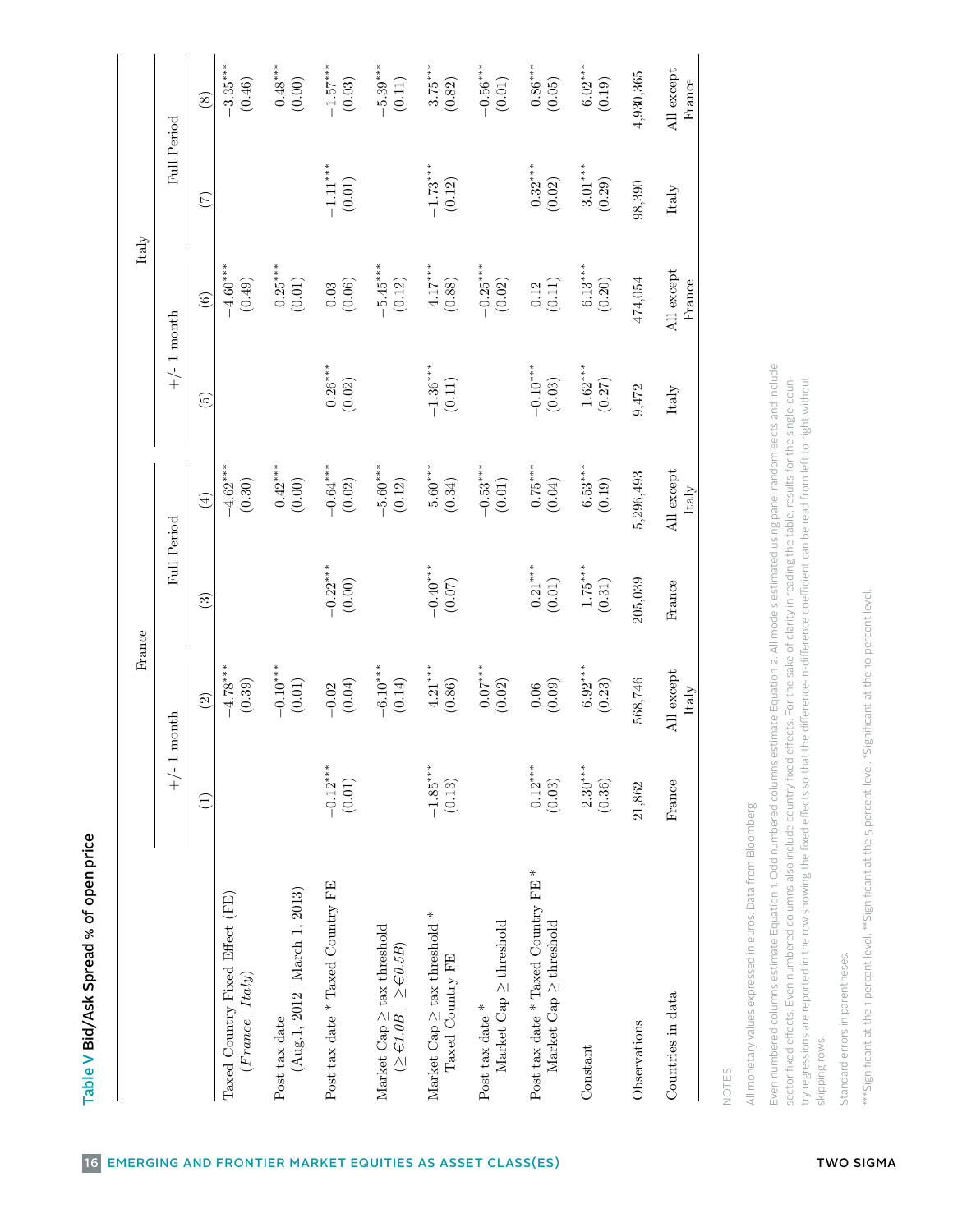for untaxed companies in Italy fell by 7 percentage points relative to similarly sized companies in other equity markets. Volumes on taxed Italian equities fell by 6 percentage points, while comparably sized non-Italian equities saw a 51 percentage point increase in volumes.

### B. Bid/Ask Spread

Table V reports the results from estimating Equations 1 and 2 for daily bid/ask spreads as a percent of the day's open price. Again, focusing on the coefficients on *Post Tax Date \* Taxed Country Fixed Effect \* MarketCap ≥ threshold* show that bid/ask spreads tended to increase due to the tax. Similar to the situation with Italian equity volumes, the results in columns 5 and 6 appear to be outliers relative to the theoretical and empirical research that consistently shows that spreads widen due to the tax.

In most cases, these estimates are statistically and economically significant. Compared to both the mean (0.27 percent of the equity's open price) and median (0.13 percent) bid/ask spreads for French equities with market caps greater than €1 billion, the increase in the bid/ask spread in France was large. Column 4 shows that the bid/ask spread as a percent of the open price increased by 75 basis points. When compounded with the French transaction tax itself (0.20 percent), the effective cost of entering a position more than tripled (as a percent of the open price) for the average equity.

The results in Italy over the longer-term (columns 7 and 8) are even more economically significant. The bid/ask spread on taxed companies in Italy (median value of 0.28 percent) increased by 86 basis points relative to comparably sized companies outside Italy. While the median bid-ask spreads in Italy (0.28 percent) tend to be twice as high for companies subject to the tax than French companies subject to the tax (0.12 percent), the tax rate in Italy was much lower (0.12 percent versus 0.2 percent), which implies that the effect of the tax in Italy was proportionally more significant. Part of the explanation for the significantly larger effect in Italy than France may lie with the fact that the French law granted greater flexibility to market makers (e.g., using swaps) than the Italian law. Further research, using intraday data, is likely necessary to address this question.

### C. Intraday Volatility

As noted earlier, past theoretical and empirical research have offered conflicting guidance on the effect of transaction taxes on volatility. Arguments for decreased volatility tend to focus on the reduction in speculative trading (e.g., Tobin (1978), Stiglitz (1989), and Summers and Summers (1989)). Arguments for increased volatility focus on the lower volumes and liquidity, which exacerbate changes to small perturbations in financial market supply and demand curves (e.g., Amihud and Mendelson (2003) and Pomeranets and Weaver (2011)). Roll (1989) finds no evidence that transaction taxes affect volatility.

The results for France and Italy rest squarely on the fence of the debate. For both countries, there was no meaningful change (two decimal points) in intraday volatility after the tax was imposed. This result applies to both taxed and untaxed companies. The results do not depend on whether the panel regression model only includes a single country or the full set of countries. In short, factors other than the tax likely have a more meaningful effect on intraday volatility than the tax itself.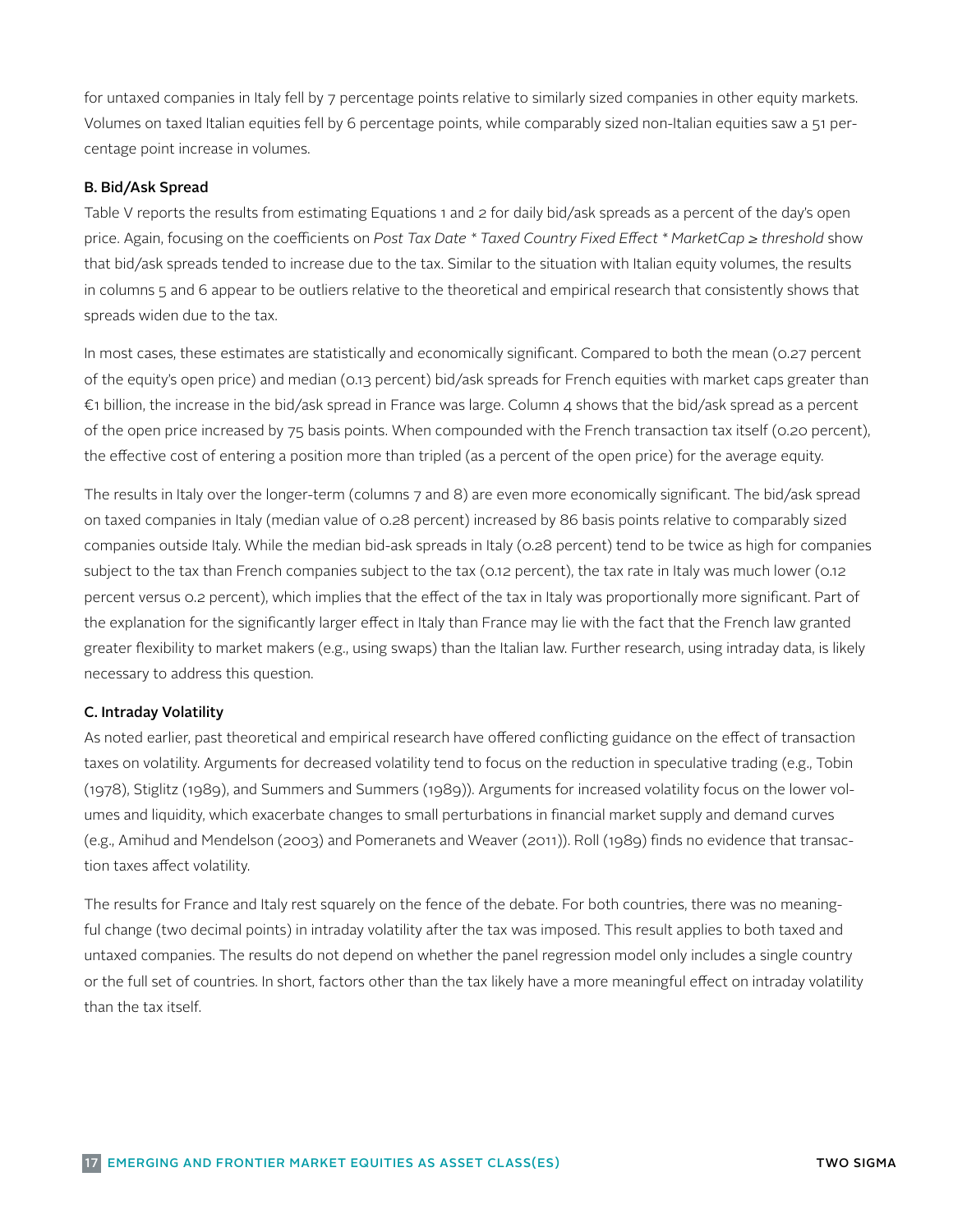|                                                                                                                                                                                                                                                                                                                                                                                                               |                                           | France               |                       |                                                                                 |                     | $\ensuremath{\text{Italy}}$ |                         |                      |
|---------------------------------------------------------------------------------------------------------------------------------------------------------------------------------------------------------------------------------------------------------------------------------------------------------------------------------------------------------------------------------------------------------------|-------------------------------------------|----------------------|-----------------------|---------------------------------------------------------------------------------|---------------------|-----------------------------|-------------------------|----------------------|
|                                                                                                                                                                                                                                                                                                                                                                                                               | $\overline{\phantom{0}}$<br>$\frac{1}{+}$ | $\bf{month}$         | Full Period           |                                                                                 | $+/- 1$ month       |                             | Full Period             |                      |
|                                                                                                                                                                                                                                                                                                                                                                                                               | $\overline{1}$                            | $\boxed{2}$          | $\binom{3}{2}$        | $\left( 4\right)$                                                               | $\widetilde{5}$     | $\odot$                     | (7)                     |                      |
| Taxed Country Fixed Effect (FE)<br>(France   Italy)                                                                                                                                                                                                                                                                                                                                                           |                                           | (0.06)<br>$-0.07$    |                       | (0.30)<br>$-0.26$                                                               |                     | $-0.02***$<br>(0.01)        |                         |                      |
| (Aug.1, 2012   <i>March 1</i> , 2013)<br>Post tax date                                                                                                                                                                                                                                                                                                                                                        |                                           | $(0.01)$<br>$0.01\,$ |                       | $-0.09***$<br>(0.02)                                                            |                     | (0.00)<br>$-0.00$           |                         |                      |
| Post tax date * Taxed Country FE                                                                                                                                                                                                                                                                                                                                                                              | $-0.00$ ***<br>(0.00)                     | (0.03)<br>$-0.01$    | $-0.00***$<br>(0.00)  | (0.10)<br>0.08                                                                  | $-0.00**$<br>(0.00) | $(0.00)$<br>$-0.00$         | $-0.01***$<br>(0.00)    |                      |
| Market Cap $\geq$ tax threshold<br>( $\geq \in 1.0B$ ) $\geq \in 0.5B$ )                                                                                                                                                                                                                                                                                                                                      |                                           | $-0.06***$<br>(0.02) |                       | $-0.26**$<br>(0.11)                                                             |                     | $-0.03***$<br>(0.00)        |                         |                      |
| $\ast$<br>Market Cap $\geq$ tax threshold<br>Taxed Country FE                                                                                                                                                                                                                                                                                                                                                 | $0.00^{**}$<br>(0.00)                     | (0.14)<br>$0.07\,$   | (0.00)<br>$0.00\,$    | (0.63)<br>0.26                                                                  | $-0.00**$<br>(0.00) | $0.03***$<br>(0.01)         | $-0.00^{***}$<br>(0.00) |                      |
| Market Cap $\geq$ threshold<br>Post tax date $*$                                                                                                                                                                                                                                                                                                                                                              |                                           | (0.01)<br>$-0.01$    |                       | $0.09***$<br>(0.04)                                                             |                     | (0.00)<br>$0.00\,$          |                         |                      |
| $\ast$<br>Post tax date * Taxed Country FE<br>Market $\text{Cap} \geq \text{threshold}$                                                                                                                                                                                                                                                                                                                       | $-0.00$ ***<br>(0.00)                     | (0.07)<br>$0.01\,$   | $-0.00***$<br>(0.00)  | (0.21)<br>$-0.09$                                                               | $0.00***$<br>(0.00) | (0.01)<br>$0.00\,$          | $0.00***$<br>(0.00)     |                      |
| Constant                                                                                                                                                                                                                                                                                                                                                                                                      | $0.02***$<br>$(0.01)$                     | $0.07*$<br>(0.04)    | $0.02***$<br>$(0.01)$ | (0.17)<br>0.16                                                                  | $0.03***$<br>(0.00) | $0.06***$<br>(0.00)         | $0.03***$<br>(0.00)     |                      |
| Observations                                                                                                                                                                                                                                                                                                                                                                                                  | 23,038                                    | 580,780              | 212,698               | 5,402,574                                                                       | 9,488               | 483,492                     | 98,999                  | 5,025,966            |
| Countries in data                                                                                                                                                                                                                                                                                                                                                                                             | France                                    | All except<br>Italy  | France                | All except<br>Italy                                                             | Italy               | All except<br>France        | Italy                   | All except<br>France |
| All monetary values expressed in euros. Data from Bloomberg.<br>NOTES                                                                                                                                                                                                                                                                                                                                         |                                           |                      |                       |                                                                                 |                     |                             |                         |                      |
| Even numbered columns estimate Equation 1. Odd numbered columns estimate Equation 2. All models estimated using panel random eects and include<br>sector fixed effects. Even numbered columns also include country fixed effects. For the sake of clarity in reading the table, results for the single-coun-<br>try regressions are reported in the row showing the fixed effects so that t<br>skipping rows. |                                           |                      |                       | the difference-in-difference coefficient can be read from left to right without |                     |                             |                         |                      |
| Standard errors in parentheses                                                                                                                                                                                                                                                                                                                                                                                |                                           |                      |                       |                                                                                 |                     |                             |                         |                      |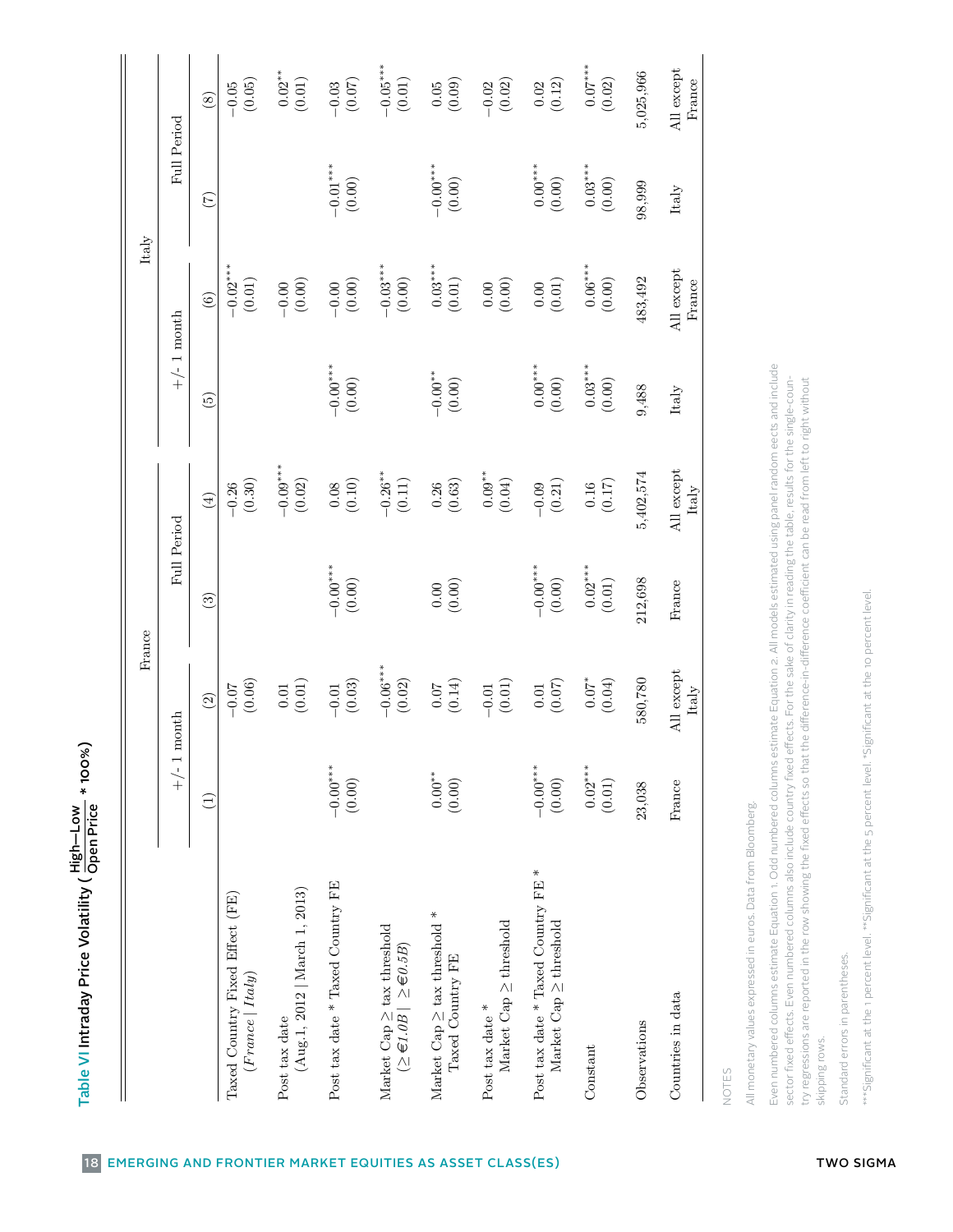# III. Effect on Rate of Information Absorption

While the change in market microstructure due to the imposition of the transaction tax presents important information for active managers, it only tells part of the story. Changes in market efficiency, such as the speed with which market prices reflect new information, also remain critical for creating active returns in excess of the market.

The relationship between information flows and the speed of price adjustment is not a new topic. Lo and MacKinlay (1990) show that equities with larger market capitalization react faster than smaller cap equities to new information that affects market-wide returns. Brennan, Jegadeesh and Swaminathan (1993) attribute part of this effect to the difference in the number of equity analysts covering a particular equity. Surprisingly, there has been significantly less study of this information lag effect following changes in transaction taxes.<sup>26</sup>

To estimate the change in the rate of information absorption in equity returns, this analysis utilizes a test developed by Mech (1993) and applied by Hou and Moskowitz (2005). For computational tractability, the type of information is restricted to news that affects the returns to the entire market (i.e., common information). Both Mech (1993) and Hou and Moskowitz (2005) show that their measure of the delay in a single equity's absorption of common information news absorption can explain equity premiums not otherwise explained by size, liquidity, or microstructure effects. Mech (1993) further argues that transaction costs (as measured by the bid/ask spread) slow the price adjustment mechanism for equities and thereby create autocorrelation in a portfolio.<sup>27</sup>

The test described by Mech (1993) and Hou and Moskowitz (2005) involves two steps. The first step is to identify the change in the return to equity *j* in period *t* ( $r_{it}$ ) that can be explained by contemporaneous ( $R_{mt}$ ) and lagged ( $R_{mt-n}$ ) changes in the market returns  $R_m$ . Equation 3 expresses this relationship. If an equity responds immediately to market news, the coefficient on contemporaneous market returns  $(βj)$  will be significantly different than zero, but the coefficients (δj *(−n)*) on the lagged market returns will not. However, if equity j responds with some delay, than some of the δ*<sup>j</sup> (−n)* coefficients will be significantly different than zero.

### Equation 3

$$
r_{j,t} = \alpha_j + \beta_j R_{m,t} + \sum_{n=1}^{N} \delta_j^{(-n)} R_{m,t-n} + \varepsilon_{j,t}
$$

The second step is to use the estimated coefficients from Equation 3 to construct a measure of The second step is to use the estimated coefficients from Equation 3 to construct a measure of price delay for each equity *j*. The delayed price adjustment for a given equity can be quantified by the fraction of variation in individual equity returns that can be explained by lagged market returns. As expressed in Equation 4, the *Delay* measure is simply market returns are constrained to zero divided by the *R<sup>2</sup>* for the unrestricted version of Equation 3. one minus the ratio of the *R2* for the regression model described by Equation 3 in which the coefficients on all lagged

<sup>26</sup> This author found no such published articles when searching thorough JSTOR.<br>s= Mark (1000) serves that this fisclic is increasistant with the efficient readerts hypothesis.

<sup>27</sup> Mech (1993) argues that this finding is inconsistent with the efficient markets hypothesis.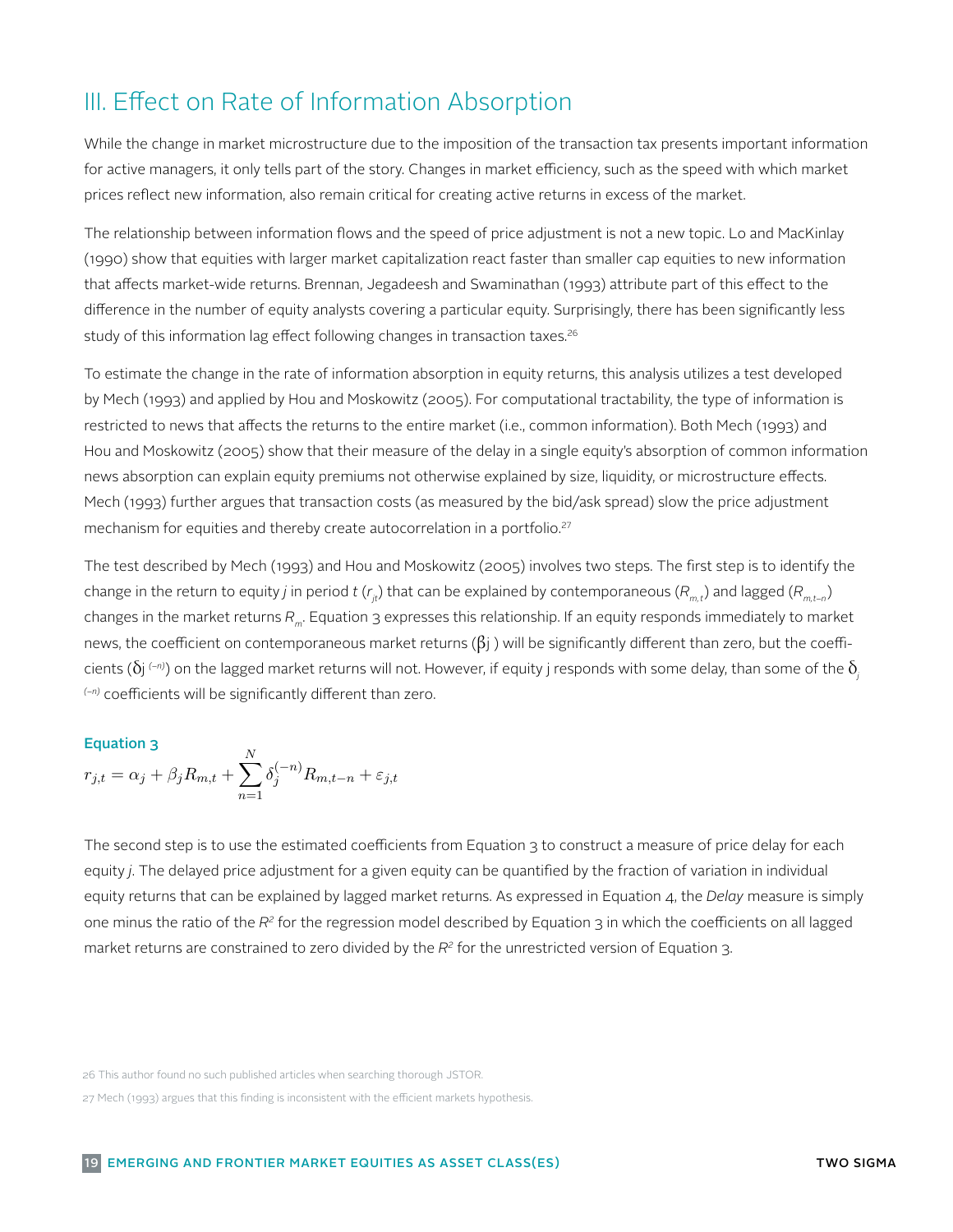### Equation 4

$$
Delay = 1 - \frac{R_{\delta_j^{(-n)} = 0, \forall n \in [1, 20]}}{R^2}
$$

More intuitively, the numerator in Equation 4 is the fraction of an individual's equity returns More intuitively, the numerator in Equation 4 is the fraction of an individual's equity returns that can be explained only can be explained by contemporaneous and lagged market returns. If all common information is assimilated immediately into an individual equity's return, then the ratio of the numerator and denominator should be one and the equity-specific measure *Delɑy<sub>j</sub>* should be zero. Conversely, if lagged market returns explain all of an individual equity's return, then sure, the more that lagged market returns explain current individual equity returns, which implies that market prices reflect new information more slowly. by contemporaneous changes in the market returns. The denominator is the fraction of an individual equity's return that the numerator in Equation 4 should be zero and the *Delay<sub>j</sub>* measure should be one. Simply, the larger the *Delay* mea-

Mech (1993) argues that the *Delay* measure allows for the comparison of equities with different risk characteristics. The equity specific  $R^z$  calculated in Equation 2 increases with the equity's market risk and decreases with its idiosyncratindividual equity returns, which implies that market prices reflect new information more slowly. ic risk. Using the ratio of *R2* makes the *Delay* measure insensitive to a single equity's risk.28

Consider the case for France (the case for Italy is analogous). The *Delay* measure in Equation 4 can be calculated for each equity before and after the transaction tax was imposed on August 1, 2012.<sup>29</sup> To test whether the transaction tax change in Delay for each equity j. The independent variables include a dummy equal to one for companies with a market capitalization greater than €1 billion on August 1, 2012, the log value for the company's market capitalization on August Testing for the change in the degree of delay following the imposition of the transaction tax is straightforward. increased the delay, Equation 5 describes an ordinary least squares (OLS) regression. The dependent variable is the n, and the interaction between those two terms:<br>and the interaction between those two terms:

### Equation 5

 $\Delta Delay_j = MarketCap \ge \text{\textsterling}1B + log(MarketCap) +$ 

 $MarketCap \geq \text{in } 1B * log(MarketCap)$ 

 $\overline{z}$ The interaction term between MarketCap ≥ e1B and log(MarketCap) tests whether companies than the tax threshold (i.e., companies with a market cap significantly more or significantly less than *€1B*) were affected differently than companies slightly above the threshold. The interaction term between *MarketCap ≥ €1B* and *log (MarketCap)* tests whether companies significantly larger

Similar to Equation 1, Equation 5 applies only when the control group is the set of French companies not subject to set of French companies that are subject to the tax. This analysis has the advantage of obfuscating any cross-country, the tax (i.e., French equities with a market cap less than e1 billion on August 1, 2012) and the treatment group is the

**<sup>28</sup>** Hou and Moskowitz (2005) liken the Delay measure to an F-test on the joint significance of all the lagged variables

all developed markets into one category and developing markets into another without distinguishing between markets such as South Korea, where the World **29** The eight French companies whose tax status changed on January 1, 2013 present a complication. Since Equation 4 requires a look-back period to calculate "developed," "emerging," and "frontier" markets. For expositional simplicity, this paper occasionally employs the term "developing" market as a superset that tax. This analysis has the advantage of obfuscating any cross-country, time-varying differences in an R2, applying econometric tools like panel models and/or regression discontinuity models would prove unnecessarily complicated, especially in light of the relatively few number of tax status changes. Instead, this paper simply drops those eight companies from the data set after January 1, 2013. Applying alternative specifications (e.g., including them in the data set or dropping them entirely) had no economically meaningful effect on the results.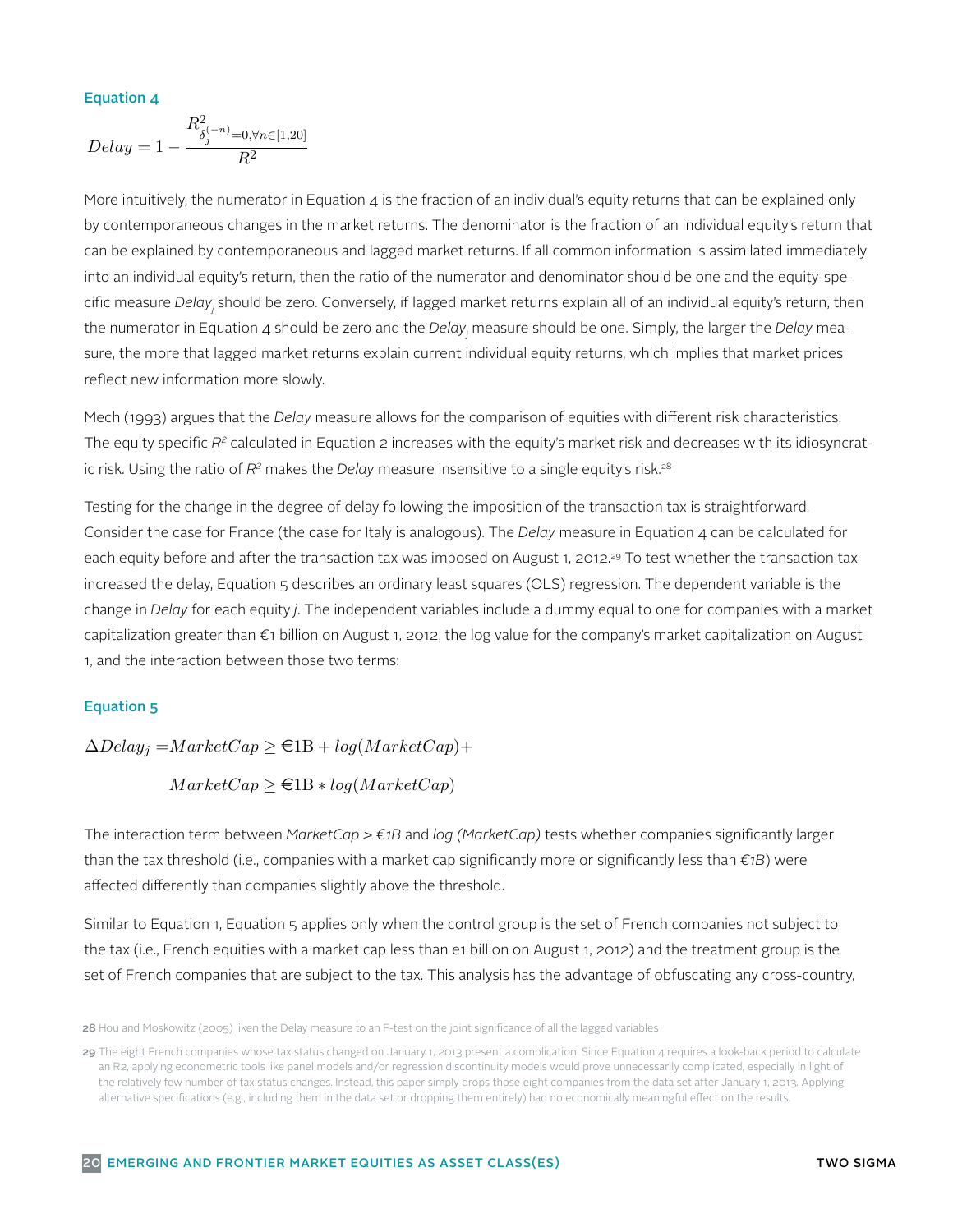time-varying differences in markets, but it assumes that any change, other than the financial transaction tax, affected companies above the tax threshold in a proportional manner to any company below the tax threshold. Akin to Equation 2, Equation 6 expands the data set to include other countries and introduces country-specific fixed effects:

### Equation 6

 $\Delta Delay_i = MarketCap \geq \text{\textsterling}1B + log(MarketCap) +$  $MarketCap \geq \text{\textsterling}1B * log(MarketCap) +$  $MarketCap \geq \text{\textsterling}1B * France +$  $log(MarketCap) * France+$  $MarketCap \geq \text{in } 1B * log(MarkerCap) * France$ 

Table VII reports the results for an OLS regression of Equations 5 and 6. Similar to the previous tables, the first two colcover single countries (i.e., Equation 5), while the odd numbered columns use the full set of countries (Equation 6). In all cases, the coefficient on the coefficient Market Cap  $\ge$  tax threshold  $^*$  Taxed Country Fixed Effect<sup>30</sup> is positive, which implies that the transaction tax increased the delay between market wide news and changes in an equity's price.<br>. umns of Table VII refer to France, and the second two columns refer to Italy. The even numbered columns use data that

All four columns in Table VII report a positive coefficient on the dummy variable *MarketCap ≥ threshold \* Taxed Country* All four coefficients in column 2 and the median market capitalization for companies in France subject to the tax, the results show that *Delay* increased by more than 30 percent after transaction taxes were imposed. This is consistent with Mech (1993), who also shows that higher transaction costs tend to slow the rate that an individual equity reflects market-level reflected in an individual company's equity price. This result is statistically significant and controls information. In Italy, the increase in *Delay* was even greater at 170 percent. More research is necessary to understand *Fixed Effect*, which shows that companies subject to the tax suffered an increase in the delay in the time required for news that affected the broad market to be fully reflected in an individual company's equity price. This result is statistically significant and controls for other factors such as market capitalization and country and sector fixed effects. Using the differences in results between France and Italy.<sup>31</sup>

old), the average delay also increased. Using the median value for *log (Market Cap)* as of the date the tax was imposed for companies not subject to the tax in France shows that mean *Delay* increased by nearly 10 percent relative to the For companies not directly affected by the transaction tax, (i.e., those with a market capital ization below the tax thresh-

**<sup>30</sup>** Note (as above), where the data set only included a single country, the country fixed effect was dropped. However, for the sake of clarity in reading the table, results for the single-country regressions are reported in the row showing the fixed effect so that the effect for companies in taxed countries can be read from left to right without skipping rows. iert to right without skipping rows.

<sup>31</sup> One potential avenue to explore is the role of market makers in each country, as the tax exemptions for market makers differed significantly in France and Italy. See, for example, PricewaterhouseCoopers (2013).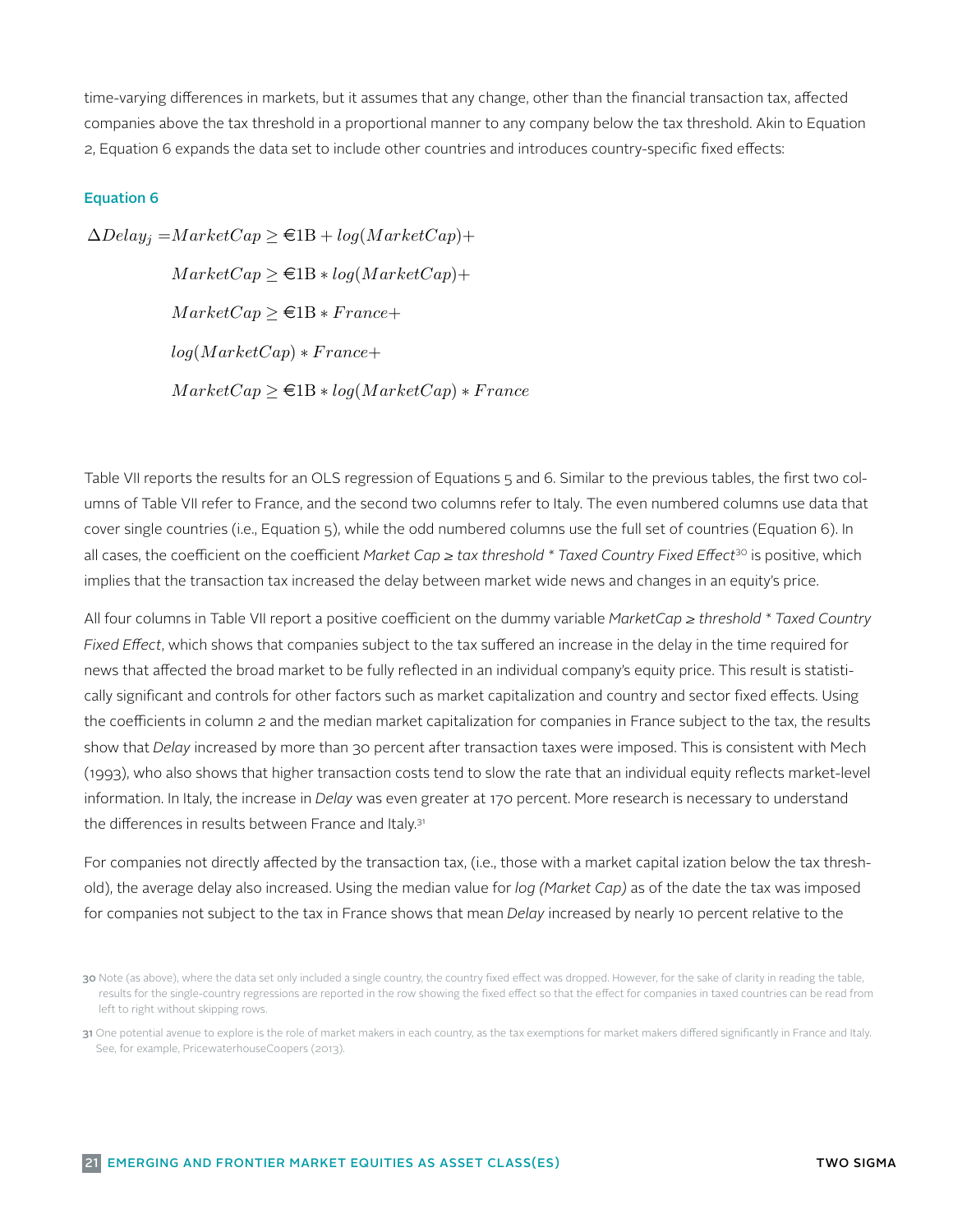mean *Delay* before the tax was imposed. The comparable value for Italian equities was 41 percent. This is consistent with Lo and MacKinlay (1990), who argue that a portfolio of small cap equities is correlated with the lagged returns on a portfolio of large cap equities, but not vice versa. Since information tends to spread from larger cap equities to smaller cap equities, an increase in the delay for larger cap equities should also trickle down to smaller cap equities.

The interaction terms between *Market Cap ≥ tax threshold and log(MarketCap)* are all negative. This shows that for companies subject to the transaction tax, the tax increased *Delay* overall but relatively less so for larger cap equities. Intuitively, the transaction tax afflicted larger cap (and generally more liquid) equities less than smaller cap equities that were also subject to the tax.

One downside of the *Delay* measure is that it is bounded by the unit interval, which violates the assumptions behind ordinary least squares estimation that the dependent variable is normally distributed. As a robustness check to the results reported in Table VI, this paper following Mech (1993) in applying a log transformation to the *Delay* variable in Equation (4), which requires dropping the observations for which the *Delay* variable is zero. The results, not reported here, are qualitatively the same as the original model and statistically more significant, albeit on a smaller sample.

An obvious question is what was the mechanism by which the transaction tax increase decreased the informational efficiency (i.e., increased the *Delay* variable) for equities subject to the tax. Unfortunately, the answer appears less obvious. Changes in the market microstructure—volume, bid/ask spread, and intraday price volatility—explain only a small fraction of the variation.

Table VIII reports the results of an analysis of the market microstructure changes on the *Delay* variable for both French and Italian taxes. To augment Equation 6, three new variables are calculated for each equity both before and after France and Italy imposed their respective taxes: the mean volume, mean bid/ask spread as a percent of the open price, and the mean intraday price relationship to the change in *Delay*. The third variable has no statistically significant effect. As importantly, the *R2* and *Adjusted R2* for columns 4 and 8 in Table VIII are only slightly higher than the corresponding values in Table VII. This suggests that the market microstructure variables add little in the way of explaining the change in market informational efficiency.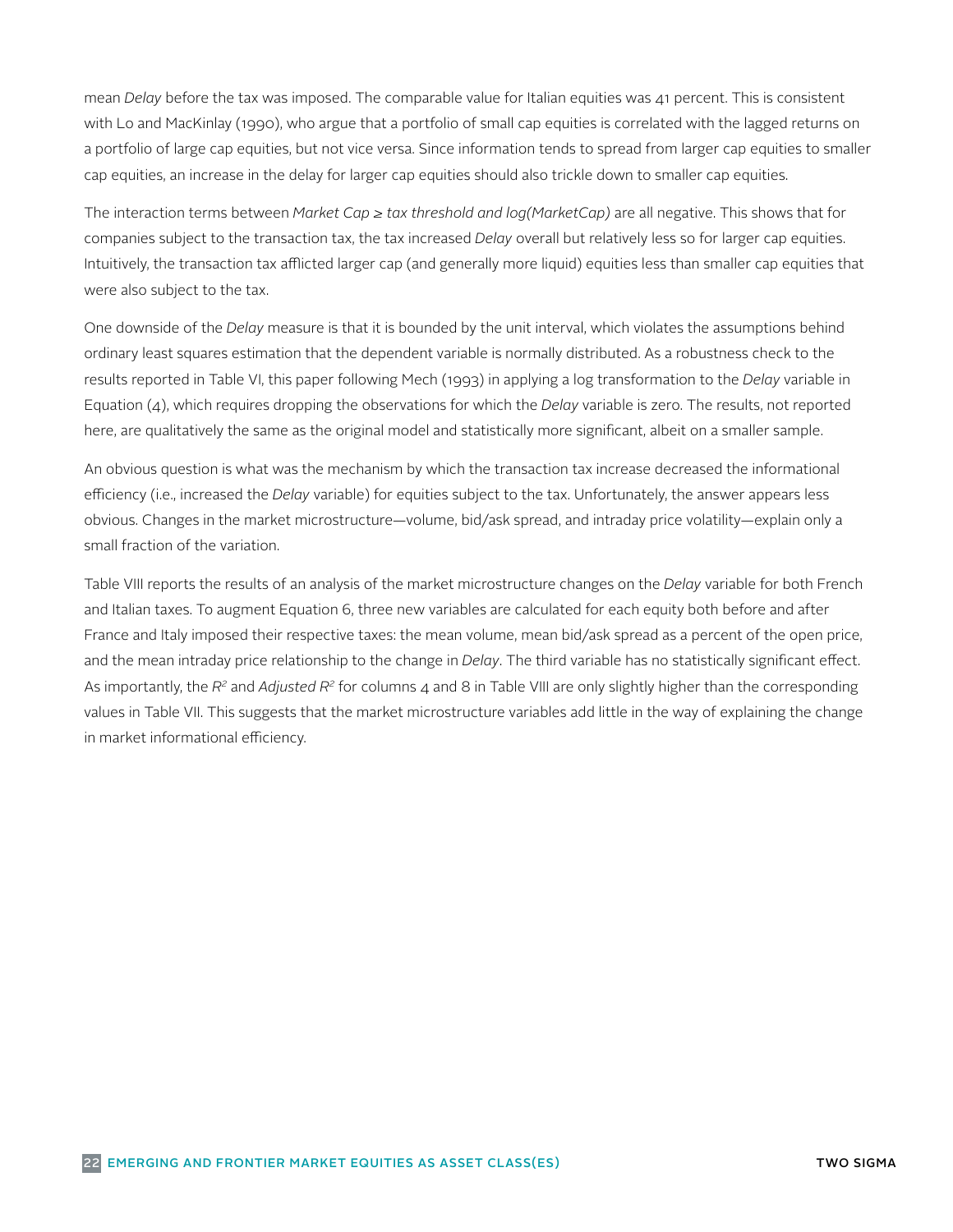### Table II: Summary Statistics – Italian Equities – Italian Equities – Italian Equities – Italian Equities – Italian Equities – Italian Equities – Italian Equities – Italian Equities – Italian Equities – Italian Equities – Table VII Change in Measure of Price Delay (ΔDelay)

|                                                                              |                                                 | All Companies <sup>i</sup>                                              | Taxed Companies <sup>ii</sup><br>(Market Cap $\geq \epsilon 0.5B$ )     | Untaxed Companies <sup>ii</sup><br>(Market Cap $\lt \in 0.5B$ )       |
|------------------------------------------------------------------------------|-------------------------------------------------|-------------------------------------------------------------------------|-------------------------------------------------------------------------|-----------------------------------------------------------------------|
| Market Cap<br>Millions $\in$                                                 | Obs<br>Mean<br>Median                           | 106,760<br>1,405.973<br>105.455                                         | 31,923<br>4,446.121                                                     | 74,837<br>109.146<br>54.560                                           |
|                                                                              | Std. Dev<br>Min<br>Max                          | 5,232.885<br>0.170<br>74,780.050                                        | 1,463.970<br>8,846.185<br>38.030<br>74,780.050                          | 243.267<br>0.170<br>4,694.480                                         |
| <b>Transactions Volume</b><br>Daily number of shares<br>traded in thousands  | Obs<br>Mean<br>Median<br>Std. Dev<br>Min<br>Max | 106,760<br>4,731.827<br>65.8035<br>38,798.677<br>0.000<br>4,291,759.032 | 31,923<br>11,622.752<br>895.192<br>39,330.752<br>0.000<br>1,449,208.851 | 74,837<br>1,792.385<br>21.503<br>38,193.310<br>0.000<br>4,291,759.032 |
| Bid/Ask Spreadiii<br>% of open price                                         | Obs<br>Mean<br>Median<br>Std. Dev<br>Min<br>Max | 105,290<br>2.003<br>1.289<br>2.085<br>0.063<br>7.728                    | 31,912<br>0.848<br>0.249<br>1.324<br>0.063<br>7.728                     | 73,378<br>2.505<br>1.862<br>2.154<br>0.063<br>7.728                   |
| <b>Intraday Volatility</b><br>High-Low<br>Open Price                         | Obs<br>Mean<br>Median<br>Std. Dev<br>Min<br>Max | 106,744<br>0.034<br>0.029<br>0.028<br>0.000<br>0.844                    | 31,923<br>0.033<br>0.028<br>0.022<br>0.000<br>0.844                     | 74,821<br>0.035<br>0.029<br>0.031<br>0.000<br>0.667                   |
| Daily Return<br>$ln(\frac{\text{Close Price}}{\text{Previous Close Price}})$ | Obs<br>Mean<br>Median<br>Std. Dev<br>Min<br>Max | 106,760<br>0.000<br>0.000<br>0.046<br>$-2.871$<br>4.605                 | 31,923<br>0.001<br>0.000<br>0.049<br>$-2.871$<br>4.588                  | 74,837<br>$-0.000$<br>0.000<br>0.044<br>$-2.170$<br>4.605             |
| Number of Companies <sup>ii</sup>                                            | Count                                           | 254                                                                     | 77                                                                      | 177                                                                   |

### <sup>i</sup> Data from Bloomberg covers all common stocks traded on the Borsa Italiana exchange (from January 1, 2012 NOTES

until August 31, 2013). All regressions include sector fixed effects. Columns 2 and 4 also include country fixed effects.

Where the data set only included a single country, the country fixed effect was dropped. However, for the sake of clarity in reading<br>the table, results for the single-country regressions are reported in the row showing the companies above the tax threshold can be read from left to right without jumping across rows. Where the data set only included a single country, the country fixed effect was dropped. However, for the sake of clarity in reading

Standard errors in parentheses.<br>Standard errors in parentheses.

 $\ast$  for the biask space of the bid-ask spread (e.g.  $\ast$  400 percent). As a result, the data is window to the section of the section of the  $\ast$ \*\*\*Significant at the 1 percent level. \*\*Significant at the 5 percent level. \*Significant at the 10 percent level.<br>-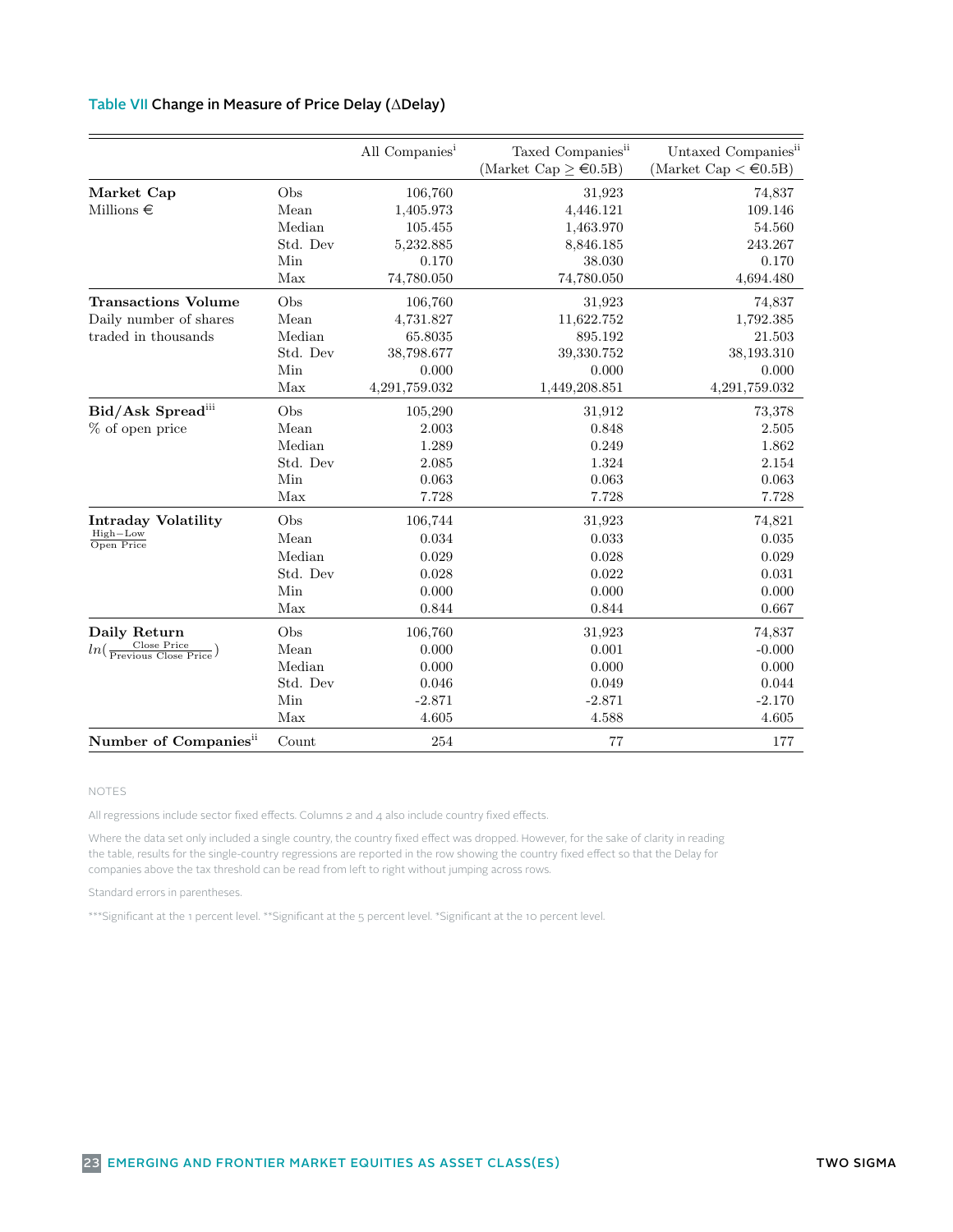| 23<br>3                         |
|---------------------------------|
|                                 |
|                                 |
|                                 |
|                                 |
|                                 |
|                                 |
| $\frac{1}{2}$                   |
|                                 |
| :<br>;<br>;                     |
|                                 |
|                                 |
|                                 |
| י<br>ו                          |
|                                 |
|                                 |
|                                 |
| ֚֚֚֬                            |
|                                 |
|                                 |
|                                 |
|                                 |
|                                 |
|                                 |
|                                 |
| S<br>)<br> }                    |
|                                 |
|                                 |
| inclonation in the first office |
| ٦                               |
|                                 |
|                                 |
|                                 |
|                                 |
| Price of Price                  |
|                                 |
|                                 |
|                                 |
| とこのこと<br>١                      |
|                                 |
|                                 |
|                                 |
|                                 |

| $\circled{s}$<br>$0.152***$<br>$0.661***$<br>$0.033***$<br>$-0.025***$<br>$-0.100***$<br>$0.021***$<br>$0.065***$<br>(0.001)<br>(0.002)<br>(0.024)<br>(0.167)<br>(0.013)<br>(0.001)<br>(0.010)<br>(0.014)<br>(0.053)<br>$-0.028$<br>$0.001\,$<br>12,900<br>0.136<br>0.134<br>(7)<br>$0.003***$<br>$0.058***$<br>$0.158***$<br>$0.657***$<br>$0.022***$<br>$-0.026***$<br>$-0.099***$<br>$0.032***$<br>(0.001)<br>(0.002)<br>(0.024)<br>(0.167)<br>(0.001)<br>(0.010)<br>(0.014)<br>(0.013)<br>(0.053)<br>$-0.018$<br>12,885<br>$0.138\,$<br>0.136<br>$\widehat{6}$<br>$0.021***$<br>$-0.024***$<br>$-0.101***$<br>$0.000***$<br>$0.064***$<br>$0.148***$<br>$0.665***$<br>$0.033***$<br>(0.024)<br>(0.000)<br>(0.010)<br>(0.014)<br>(0.001)<br>(0.013)<br>(0.002)<br>(0.167)<br>(0.052)<br>$-0.027$<br>12,899<br>$0.140\,$<br>0.138<br>$\widetilde{5}$<br>$0.002***$<br>$-0.006***$<br>$0.000***$<br>$0.089***$<br>$-0.003***$<br>$-0.049***$<br>$0.401***$<br>$0.013***$<br>$0.029*$<br>$-0.048*$<br>(0.143)<br>(0.001)<br>(0.006)<br>(0.002)<br>(0.018)<br>(0.000)<br>(0.001)<br>(0.016)<br>(0.000)<br>(0.009)<br>(0.026)<br>0.000<br>14,513<br>0.128<br>0.126<br>$\left( 4\right)$<br>$-0.006***$<br>$-0.048***$<br>$-0.003***$<br>$0.094***$<br>$0.393***$<br>$0.013***$<br>$-0.052**$<br>$0.037***$<br>(0.144)<br>(0.001)<br>(0.002)<br>(0.018)<br>(0.016)<br>(0.006)<br>(0.000)<br>(0.009)<br>(0.027)<br>0.000<br>14,520<br>$0.118\,$<br>0.116<br>$\left( 3\right)$<br>$0.002***$<br>$0.090***$<br>$-0.007$ ***<br>$-0.048***$<br>$-0.003***$<br>$0.390***$<br>$0.013***$<br>$0.040**$<br>(0.144)<br>$-0.049*$<br>(0.001)<br>(0.002)<br>(0.018)<br>(0.001)<br>(0.009)<br>(0.027)<br>(0.016)<br>(0.006)<br>14,513<br>0.118<br>0.116<br>$\odot$<br>$0.093***$<br>$**\n$<br>***<br>$0.000***$<br>$-0.050***$<br>$0.013^{\ast\ast}$<br>$-0.005**$<br>(0.143)<br>(0.018)<br>(0.006)<br>(0.002)<br>(0.000)<br>(0.009)<br>(0.026)<br>0.026<br>(0.016)<br>$0.404*$<br>$-0.003$<br>(0.001)<br>$-0.051$<br>14,521<br>0.127<br>0.126<br>$\left(1\right)$<br>$log(\mbox{Mkt. Cap})$ * Taxed Country FE<br>$\Delta$ Mean Intraday Price Volatility<br>Taxed Country Fixed Effect (FE)<br>$\ast$<br>Market Cap $\geq$ tax threshold *<br>Market Cap $\geq$ tax threshold *<br>Market Cap $\geq$ tax threshold<br>Market $Cap \geq$ tax threshold<br>$\Delta$ Mean Bid/Ask Spread %<br>Taxed Country FE<br>Taxed Country FE<br>log(Market Cap)<br>$log(\mbox{Market Cap})$ $\ast$<br>% $\Delta$ Mean Volume<br>of open price<br>log(Market Cap)<br>Observations<br>Adjusted $\mathbf{R}^2$<br>Constant<br>R <sup>2</sup> |                           | France |  | Italy |                          |
|-----------------------------------------------------------------------------------------------------------------------------------------------------------------------------------------------------------------------------------------------------------------------------------------------------------------------------------------------------------------------------------------------------------------------------------------------------------------------------------------------------------------------------------------------------------------------------------------------------------------------------------------------------------------------------------------------------------------------------------------------------------------------------------------------------------------------------------------------------------------------------------------------------------------------------------------------------------------------------------------------------------------------------------------------------------------------------------------------------------------------------------------------------------------------------------------------------------------------------------------------------------------------------------------------------------------------------------------------------------------------------------------------------------------------------------------------------------------------------------------------------------------------------------------------------------------------------------------------------------------------------------------------------------------------------------------------------------------------------------------------------------------------------------------------------------------------------------------------------------------------------------------------------------------------------------------------------------------------------------------------------------------------------------------------------------------------------------------------------------------------------------------------------------------------------------------------------------------------------------------------------------------------------------------------------------------------------------------------------------------------------------------------------------------------------------------------------------------------------------------------------------------------------------------------------------------------------------------------------------------|---------------------------|--------|--|-------|--------------------------|
|                                                                                                                                                                                                                                                                                                                                                                                                                                                                                                                                                                                                                                                                                                                                                                                                                                                                                                                                                                                                                                                                                                                                                                                                                                                                                                                                                                                                                                                                                                                                                                                                                                                                                                                                                                                                                                                                                                                                                                                                                                                                                                                                                                                                                                                                                                                                                                                                                                                                                                                                                                                                                 |                           |        |  |       |                          |
|                                                                                                                                                                                                                                                                                                                                                                                                                                                                                                                                                                                                                                                                                                                                                                                                                                                                                                                                                                                                                                                                                                                                                                                                                                                                                                                                                                                                                                                                                                                                                                                                                                                                                                                                                                                                                                                                                                                                                                                                                                                                                                                                                                                                                                                                                                                                                                                                                                                                                                                                                                                                                 |                           |        |  |       | (0.053)<br>0.017         |
|                                                                                                                                                                                                                                                                                                                                                                                                                                                                                                                                                                                                                                                                                                                                                                                                                                                                                                                                                                                                                                                                                                                                                                                                                                                                                                                                                                                                                                                                                                                                                                                                                                                                                                                                                                                                                                                                                                                                                                                                                                                                                                                                                                                                                                                                                                                                                                                                                                                                                                                                                                                                                 |                           |        |  |       | $0.153***$<br>(0.014)    |
|                                                                                                                                                                                                                                                                                                                                                                                                                                                                                                                                                                                                                                                                                                                                                                                                                                                                                                                                                                                                                                                                                                                                                                                                                                                                                                                                                                                                                                                                                                                                                                                                                                                                                                                                                                                                                                                                                                                                                                                                                                                                                                                                                                                                                                                                                                                                                                                                                                                                                                                                                                                                                 |                           |        |  |       | $0.661***$<br>(0.167)    |
|                                                                                                                                                                                                                                                                                                                                                                                                                                                                                                                                                                                                                                                                                                                                                                                                                                                                                                                                                                                                                                                                                                                                                                                                                                                                                                                                                                                                                                                                                                                                                                                                                                                                                                                                                                                                                                                                                                                                                                                                                                                                                                                                                                                                                                                                                                                                                                                                                                                                                                                                                                                                                 |                           |        |  |       | $0.022***$<br>(0.001)    |
|                                                                                                                                                                                                                                                                                                                                                                                                                                                                                                                                                                                                                                                                                                                                                                                                                                                                                                                                                                                                                                                                                                                                                                                                                                                                                                                                                                                                                                                                                                                                                                                                                                                                                                                                                                                                                                                                                                                                                                                                                                                                                                                                                                                                                                                                                                                                                                                                                                                                                                                                                                                                                 |                           |        |  |       | $0.032***$<br>(0.013)    |
|                                                                                                                                                                                                                                                                                                                                                                                                                                                                                                                                                                                                                                                                                                                                                                                                                                                                                                                                                                                                                                                                                                                                                                                                                                                                                                                                                                                                                                                                                                                                                                                                                                                                                                                                                                                                                                                                                                                                                                                                                                                                                                                                                                                                                                                                                                                                                                                                                                                                                                                                                                                                                 |                           |        |  |       | $-0.025***$<br>(0.002)   |
|                                                                                                                                                                                                                                                                                                                                                                                                                                                                                                                                                                                                                                                                                                                                                                                                                                                                                                                                                                                                                                                                                                                                                                                                                                                                                                                                                                                                                                                                                                                                                                                                                                                                                                                                                                                                                                                                                                                                                                                                                                                                                                                                                                                                                                                                                                                                                                                                                                                                                                                                                                                                                 |                           |        |  |       | $-0.100***$<br>(0.024)   |
|                                                                                                                                                                                                                                                                                                                                                                                                                                                                                                                                                                                                                                                                                                                                                                                                                                                                                                                                                                                                                                                                                                                                                                                                                                                                                                                                                                                                                                                                                                                                                                                                                                                                                                                                                                                                                                                                                                                                                                                                                                                                                                                                                                                                                                                                                                                                                                                                                                                                                                                                                                                                                 |                           |        |  |       | $0.000***$<br>(0.000)    |
|                                                                                                                                                                                                                                                                                                                                                                                                                                                                                                                                                                                                                                                                                                                                                                                                                                                                                                                                                                                                                                                                                                                                                                                                                                                                                                                                                                                                                                                                                                                                                                                                                                                                                                                                                                                                                                                                                                                                                                                                                                                                                                                                                                                                                                                                                                                                                                                                                                                                                                                                                                                                                 |                           |        |  |       | $0.003***$<br>(0.001)    |
|                                                                                                                                                                                                                                                                                                                                                                                                                                                                                                                                                                                                                                                                                                                                                                                                                                                                                                                                                                                                                                                                                                                                                                                                                                                                                                                                                                                                                                                                                                                                                                                                                                                                                                                                                                                                                                                                                                                                                                                                                                                                                                                                                                                                                                                                                                                                                                                                                                                                                                                                                                                                                 |                           |        |  |       | (0.001)<br>$0.001\,$     |
|                                                                                                                                                                                                                                                                                                                                                                                                                                                                                                                                                                                                                                                                                                                                                                                                                                                                                                                                                                                                                                                                                                                                                                                                                                                                                                                                                                                                                                                                                                                                                                                                                                                                                                                                                                                                                                                                                                                                                                                                                                                                                                                                                                                                                                                                                                                                                                                                                                                                                                                                                                                                                 |                           |        |  |       | $0.057***$<br>(0.010)    |
|                                                                                                                                                                                                                                                                                                                                                                                                                                                                                                                                                                                                                                                                                                                                                                                                                                                                                                                                                                                                                                                                                                                                                                                                                                                                                                                                                                                                                                                                                                                                                                                                                                                                                                                                                                                                                                                                                                                                                                                                                                                                                                                                                                                                                                                                                                                                                                                                                                                                                                                                                                                                                 |                           |        |  |       | 12,885<br>0.139<br>0.141 |
|                                                                                                                                                                                                                                                                                                                                                                                                                                                                                                                                                                                                                                                                                                                                                                                                                                                                                                                                                                                                                                                                                                                                                                                                                                                                                                                                                                                                                                                                                                                                                                                                                                                                                                                                                                                                                                                                                                                                                                                                                                                                                                                                                                                                                                                                                                                                                                                                                                                                                                                                                                                                                 | See notes below Table VII |        |  |       |                          |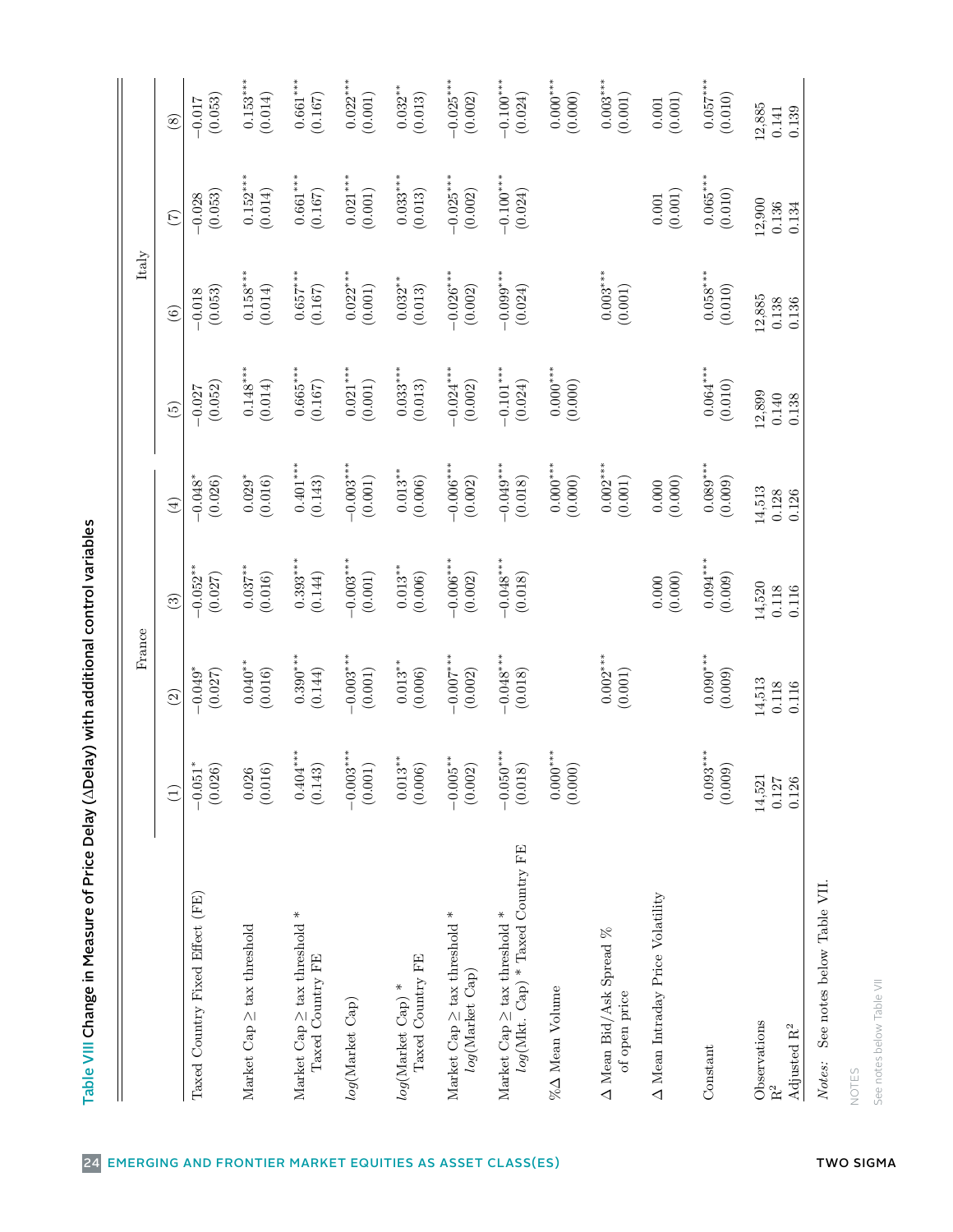# IV. Conclusion

At any market price, a transaction tax diminishes the marginal incentive for a seller to part with a security and the marginal desire for a buyer to acquire the security. Policy makers can debate whether those distortions improve or harm social welfare. Long-term institutional investors tend to focus on two questions more salient to their portfolios: (1) How will a transaction tax affect the cost of entering and exiting a position and (2) Will transaction taxes benefit or harm the net alpha (i.e., market outperformance) generation process for the active managers in an investor's portfolio?

The answer to the first question is relatively straightforward. The tax itself (obviously) imposes a direct cost. Similar to analyses of other markets, this paper also quantifies some of the indirect effects that the taxes have on the market microstructure in France. Transaction taxes reduce market volumes, and lower volumes tend to increase trade "slippage" costs (i.e., the extent to which the market moves against a trader placing a large order). Transaction taxes also lead to wider bid/ask spreads, which has the effect of transferring more of the returns of trading from investors to market makers. For active managers, accurately incorporating these changes in an optimized trading process necessitates analytical bandwidth.

The answer to the second question is less straightforward but still intuitive. On the one hand, the increasing cost of entering and exiting a position consumes some of the gross alpha. This is particularly true for funds that turn over their positions more frequently. This may also be true for funds that are more concentrated in their holdings. Managers operating a more diversified portfolio may be able to utilize a wider set of equities (some taxed and some untaxed) and instruments to express their views.

On the other hand, as the recent experiences in France and Italy highlight, transaction taxes affect more than just market microstructure. They also reduce market efficiency. More specifically, the lag for common (i.e., market-wide) information to affect individual equity prices seems to increase following the imposition of the tax. This effect was particularly pronounced for equities subject to the tax, but the cascading effect described by Lo and MacKinlay (1990) whereby larger cap equities react more quickly to common information than smaller cap equities also seems to apply in France and Italy. The delay increased for both equities subject to the tax and, to a lesser extent, equities not subject to the tax. Higher turnover funds, to the extent that they are capable of entering and exiting positions more rapidly, may benefit from such technical opportunities more than their lower turnover (and presumably slower) peers.

Of course, not all active managers are alike. An active manager that can enter and exit a position more efficiently (independent of speed) than other market participants has a distinct advantage. Whether that opportunity exceeds the costs (direct and indirect) of the tax likely depends on the parameters of the tax, the forecasting and execution acumen of the manager, and the magnitude of the potential price change.

The bottom line for active investors is that there is potentially alpha to be found, and not just preserved, through a deeper understanding of how the transaction taxes affect the behavior of market participants. New taxes may mean new patterns that can potentially be modeled and traded. Transaction taxes are not simply another cost to bear.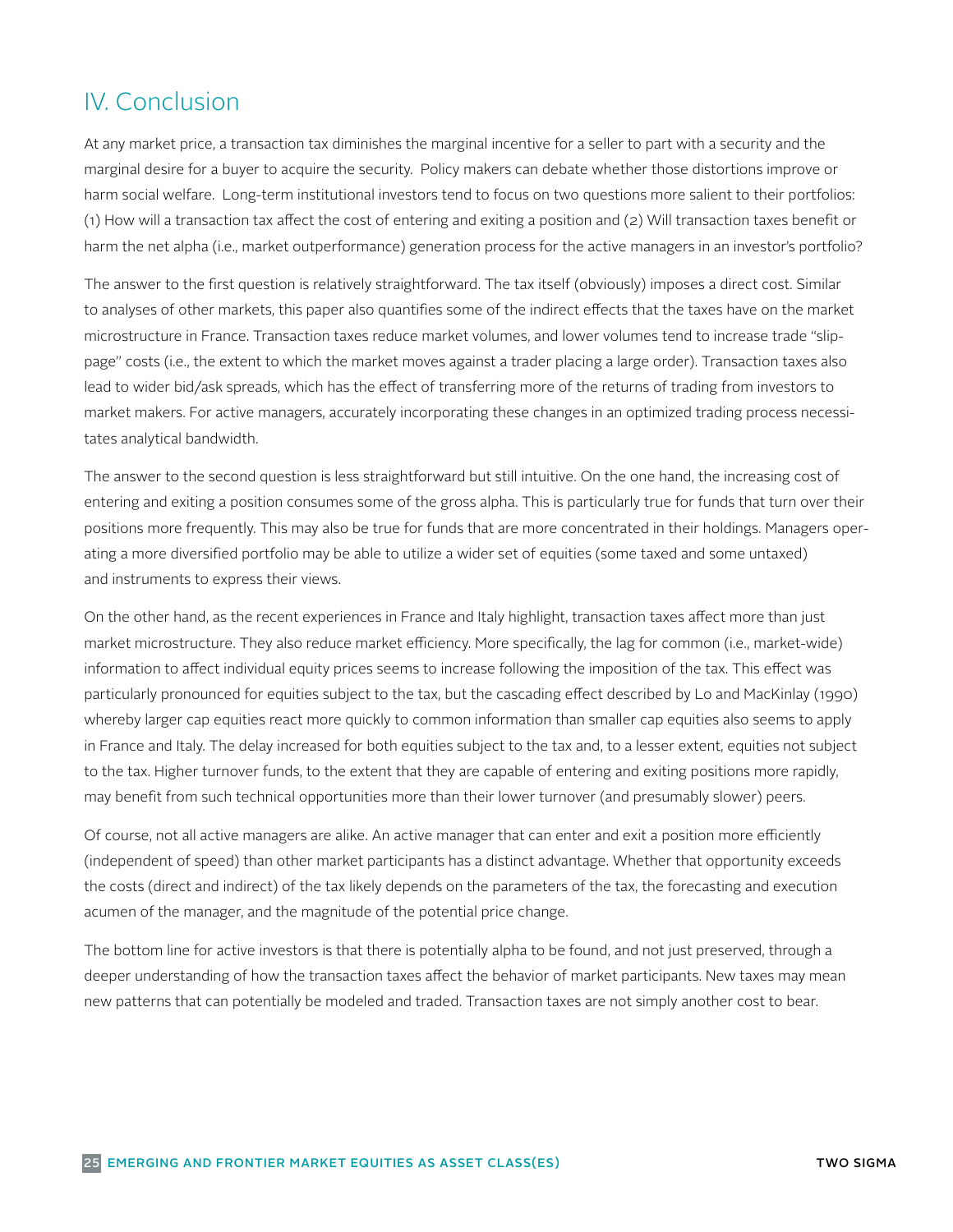| $\rm Country$     | Equities                                                                                                                                                                                                                                                                     | Bonds/Loans                                                           | Foreign exchange transactions | Derivatives                                                                                                                                                                                 |
|-------------------|------------------------------------------------------------------------------------------------------------------------------------------------------------------------------------------------------------------------------------------------------------------------------|-----------------------------------------------------------------------|-------------------------------|---------------------------------------------------------------------------------------------------------------------------------------------------------------------------------------------|
| Argentina         | share trans-<br>Federal stamp duty on<br>fers abolished in 2001                                                                                                                                                                                                              | Provincial stamp duty, usually 1%,<br>may affect bonds and debentures |                               |                                                                                                                                                                                             |
| Australia         |                                                                                                                                                                                                                                                                              |                                                                       |                               |                                                                                                                                                                                             |
| <b>Brazil</b>     | in 2013<br>(IOF)<br>Eliminated tax                                                                                                                                                                                                                                           | Eliminated tax (IOF) in 2013                                          | Eliminated tax (IOF) in 2013  | Eliminated tax (IOF) in 2013                                                                                                                                                                |
| China             | 0.1% of principal paid by seller                                                                                                                                                                                                                                             |                                                                       |                               |                                                                                                                                                                                             |
| European<br>Union | for 11 countries (Germany, France,<br>Austria,<br>and<br>$0.1\%$ for sellers and buyers planned<br>Greece, Portugal, Slovakia, Slove-<br>implementation to be determined.<br>Details<br>Potentially a cascading tax<br>Belgium,<br>Estonia).<br>Spain,<br>nia, and<br>Italy, |                                                                       |                               | $0.01\%$ on notional value planned for<br>trades tied to specific countries                                                                                                                 |
| France            | and positions<br>uities with less than $\in$ 1.0B market<br>$0.20\%$ for buyer (exceptions for eq-<br>cap, market makers,<br>held less than 1 day)                                                                                                                           |                                                                       |                               |                                                                                                                                                                                             |
| Hong Kong         | also<br>charged to both sides by Securities<br>sell-<br>and Futures Commission (SFC)<br>ers. Transaction levy of 0.03%<br>$0.10\%$ for both buyers and                                                                                                                       |                                                                       |                               |                                                                                                                                                                                             |
| India             | $0.125\%$ for both buyers and sellers<br>on delivered trades. 0.025% on in-<br>traday transactions for the seller                                                                                                                                                            |                                                                       |                               | mium for seller and 0.0125% on<br>$0.01\%$<br>$0.017\%$ on pre-<br>exercise paid by purchaser<br>derivatives:<br>Equity options:<br>$\label{eq:commutator} \text{Commodity}$<br>since 2013. |
|                   |                                                                                                                                                                                                                                                                              |                                                                       |                               | Futures: 0.01% on delivery price<br>paid by seller for both equity-linked<br>and commodity-linked contracts                                                                                 |
| Indonesia         | 0.10% tax on sale of equities on the<br>IDX. Additional 0.04% IDX levy on<br>value of all transaction to both buy-<br>ers and sellers                                                                                                                                        |                                                                       |                               |                                                                                                                                                                                             |
| Italy             | $0.12\%$ for on-market transactions<br>and 0.22% for OTC (exceptions for<br>equities with less than $\in 0.5B$ mar-<br>ket cap) paid by buyer                                                                                                                                | $0.25\% - 2\%$ on loan principal                                      |                               | Derivatives tax implemented Sep.<br>1, 2013. Tax varies by type of in-<br>strument                                                                                                          |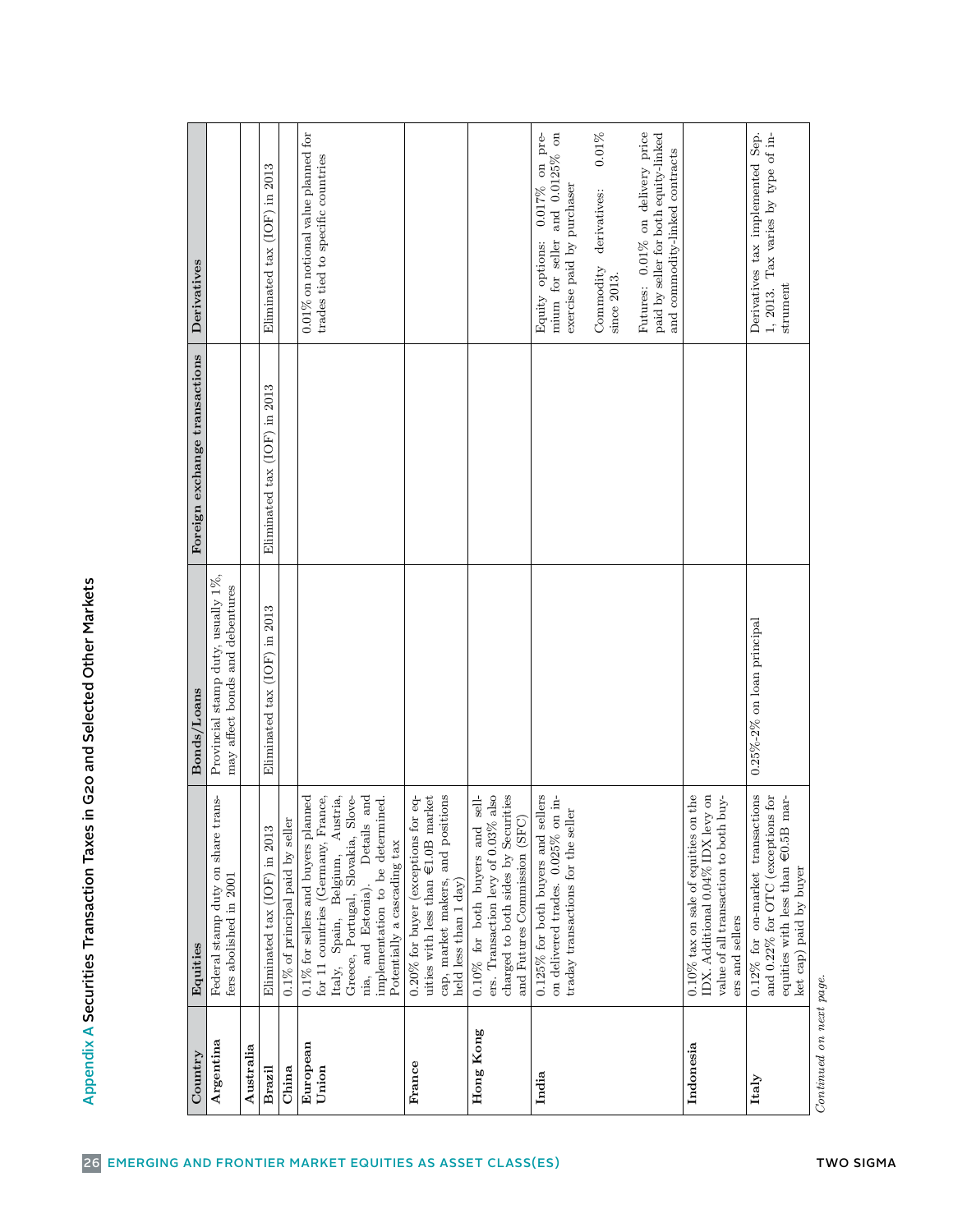| ١                                                                                |
|----------------------------------------------------------------------------------|
| l                                                                                |
|                                                                                  |
|                                                                                  |
|                                                                                  |
| l                                                                                |
| ֧֧ׅ֧ׅ֧֧֧֧ׅ֧ׅ֧ׅ֧ׅ֧ׅ֧֧ׅ֧֧֧ׅ֧֧֧֚֚֚֚֚֚֚֚֚֚֚֚֚֚֚֚֚֚֚֚֚֚֚֚֚֚֚֝֝֜֝֬֝֓֝֓֜֜֜֜֜֝֬֜֝֬֝֬֜֝֬֝ |
|                                                                                  |
|                                                                                  |
|                                                                                  |
|                                                                                  |
| $\ddot{\phantom{a}}$                                                             |
|                                                                                  |
|                                                                                  |
|                                                                                  |
|                                                                                  |
|                                                                                  |
| l                                                                                |
|                                                                                  |
|                                                                                  |
|                                                                                  |
|                                                                                  |
|                                                                                  |
|                                                                                  |
|                                                                                  |
|                                                                                  |
|                                                                                  |
|                                                                                  |
|                                                                                  |
|                                                                                  |
|                                                                                  |
|                                                                                  |
|                                                                                  |
|                                                                                  |
|                                                                                  |
|                                                                                  |
|                                                                                  |
|                                                                                  |
|                                                                                  |
|                                                                                  |

| Country                 | Equities                                                                                                                                                                                                                                                            | Bonds/Loans                                                           | Foreign exchange transactions   | Derivatives                                                                                                       |
|-------------------------|---------------------------------------------------------------------------------------------------------------------------------------------------------------------------------------------------------------------------------------------------------------------|-----------------------------------------------------------------------|---------------------------------|-------------------------------------------------------------------------------------------------------------------|
| Argentina               | Federal stamp duty on share trans-<br>fers abolished in 2001                                                                                                                                                                                                        | Provincial stamp duty, usually 1%,<br>may affect bonds and debentures |                                 |                                                                                                                   |
| Australia               |                                                                                                                                                                                                                                                                     |                                                                       |                                 |                                                                                                                   |
| <b>Brazi</b>            | 2013<br>Eliminated tax (IOF) in                                                                                                                                                                                                                                     | Eliminated tax (IOF) in 2013                                          | in 2013<br>Eliminated tax (IOF) | 2013<br>$\Xi$<br>Eliminated tax (IOF)                                                                             |
| China                   | $0.1\%$ of principal paid by seller                                                                                                                                                                                                                                 |                                                                       |                                 |                                                                                                                   |
| European<br>Union       | $0.1\%$ for sellers and buyers planned<br>for 11 countries (Germany, France,<br>Austria,<br>and<br>Greece, Portugal, Slovakia, Slove-<br>implementation to be determined.<br>Details<br>Potentially a cascading tax<br>Italy, Spain, Belgium,<br>nia, and Estonia). |                                                                       |                                 | $0.01\%$ on notional value planned for<br>trades tied to specific countries                                       |
| France                  | cap, market makers, and positions<br>$0.20\%$ for buyer (exceptions for equities with less than $\in$ 1.0B market<br>$0.20\%$ for buyer (exceptions for<br>held less than 1 day                                                                                     |                                                                       |                                 |                                                                                                                   |
| Hong Kong               | ers. Transaction levy of $0.03\%$ also<br>charged to both sides by Securities<br>subl<br>and Futures Commission (SFC)<br>and<br>$0.10\%$ for both buyers                                                                                                            |                                                                       |                                 |                                                                                                                   |
| India                   | $0.125\%$ for both buyers and sellers<br>$\dot{a}$<br>traday transactions for the seller<br>on delivered trades. 0.025% on                                                                                                                                          |                                                                       |                                 | mium for seller and 0.0125% on<br>pre-<br>$0.017\%$ on<br>exercise paid by purchaser<br>Equity options:           |
|                         |                                                                                                                                                                                                                                                                     |                                                                       |                                 | $0.01\%$<br>derivatives:<br>$\label{eq:1} \textbf{Commodity}$<br>since 2013.                                      |
|                         |                                                                                                                                                                                                                                                                     |                                                                       |                                 | $0.01\%$ on delivery price<br>paid by seller for both equity-linked<br>and commodity-linked contracts<br>Futures: |
| Indonesia               | the<br>IDX. Additional 0.04% IDX levy on<br>value of all transaction to both buy-<br>$0.10\%$ tax on sale of equities on<br>ers and sellers                                                                                                                         |                                                                       |                                 |                                                                                                                   |
| $\mathrm{Italy}$        | $0.12\%$ for on-market transactions<br>and 0.22% for OTC (exceptions for<br>equities with less than $\in 0.5B$ mar-<br>ket cap) paid by buyer                                                                                                                       | $0.25\% - 2\%$ on loan principal                                      |                                 | Derivatives tax implemented Sep.<br>Tax varies by type of in-<br>strument<br>1, 2013.                             |
| Continued on next page. |                                                                                                                                                                                                                                                                     |                                                                       |                                 |                                                                                                                   |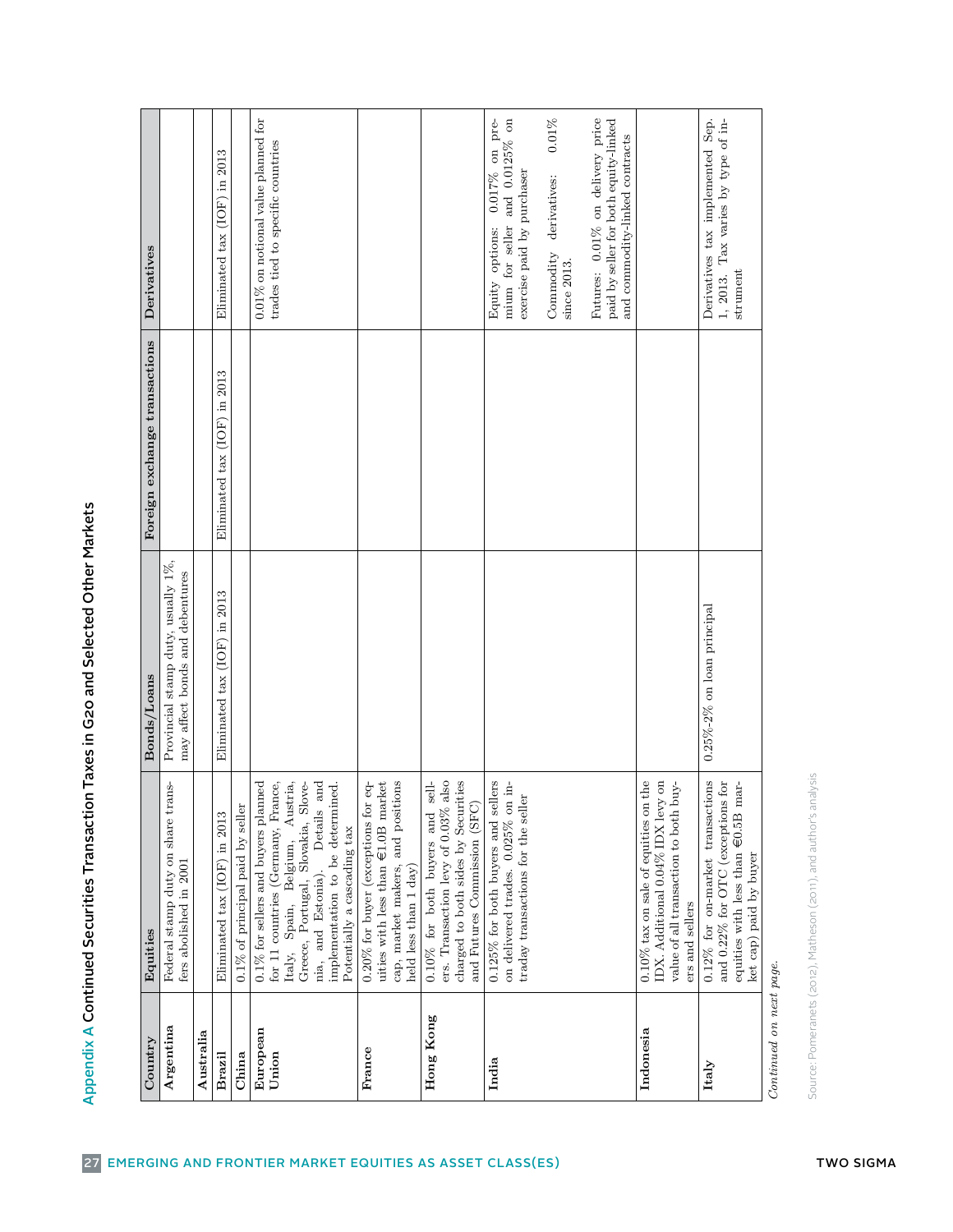# References

Amihud, Yakov and Haim Mendelson, "Effects of a New York State Stock Transaction Tax," 2003.

Becchetti, Leonardo, Massimo Ferrari, and Ugo Trenta, "The Impact of the French Tobin tax," CEIS Research Paper 266, Tor Vergata University, CEIS March 2013.

Brennan, Michael J, Narasimhan Jegadeesh, and Bhaskaran Swaminathan, "Investment Analysis and the Adjustment of Stock Prices to Common Information," *Review of Financial Studies*, 1993, *6* (4), 799–824.

Eichengreen, Barry, *Toward a New International Financial Architecture: A Practical Post-Asia Agenda* number 51. In 'Peterson Institute Press: All Books.', Peterson Institute for International Economics, 1999.

 , James Tobin, and Charles Wyplosz, "Two Cases for Sand in the Wheels of International Finance," *Economic Journal*, January 1995, *105* (428), 162–72.

Haferkorn, Martin and Kai Zimmermann, "Securities Transaction Tax and Market Quality

—The Case of France," in "EFMA 2013 Meetings (Reading); SFA Meetings 2013, (Fajardo)" SSRN 2013.

Hakkio, Craig S., "Should we Throw Sand in the Gears of Financial Markets?," *Economic Review*, 1994, (Q II), 17–30.

Hou, Kewei and Tobias J. Moskowitz, "Market Frictions, Price Delay, and the Cross-Section of Expected Returns," *Review of Financial Studies*, 2005, *18* (3), 981–1020.

Lo, Andrew W and A Craig MacKinlay, "When Are Contrarian Profits Due to Stock Market Overreaction?," *Review of Financial Studies*, 1990, *3* (2), 175–205.

Matheson, Thornton, "Taxing Financial Transactions: Issues and Evidence," IMF Working Papers 11/54, International Monetary Fund March 2011.

Mech, Timothy S., "Portfolio Return Autocorrelation," *Journal of Financial Economics*, December 1993, *34*  (3), 307–344.

Pomeranets, Anna, "Financial Transaction Taxes: International Experiences, Issues and Fea- sibility," Bank of Canada Review, Bank of Canada: Financial Markets Department Autumn 2012.

 and Daniel G. Weaver, "Security Transaction Taxes and Market Quality," Working Papers 11-26, Bank of Canada 2011.

PricewaterhouseCoopers, "Financial transaction tax: The impacts and arguments," Technical Report November 2013.

Roll, Richard, "Price Volatility, International Market Links, And Their Implications For Regu- latory Policies," Papers t10, Columbia - Center for Futures Markets 1989.

Saret, Jeffrey N., "Two Sigma Street View: European Vacations," Technical Report, Two Sigma August 2013.

, "Two Sigma Street View: Italian Election," Technical Report, Two Sigma March 2013.

Stiglitz, J.E., "Using Tax Policy To Curb Speculative Short-Term Trading," Papers t2, Columbia

- Center for Futures Markets 1989.

Summers, Lawrence H. and Victoria P. Summers, "When Financial Markets Work Too Well: A Cautious Case for a Securities Transactions Tax," *Journal of Financial Services Research*, 1989, *3* (2–3), 261–286.

Tobin, James, "A Proposal for International Monetary Reform," Cowles Foundation Discussion Papers 506, Cowles Foundation for Research in Economics, Yale University 1978.